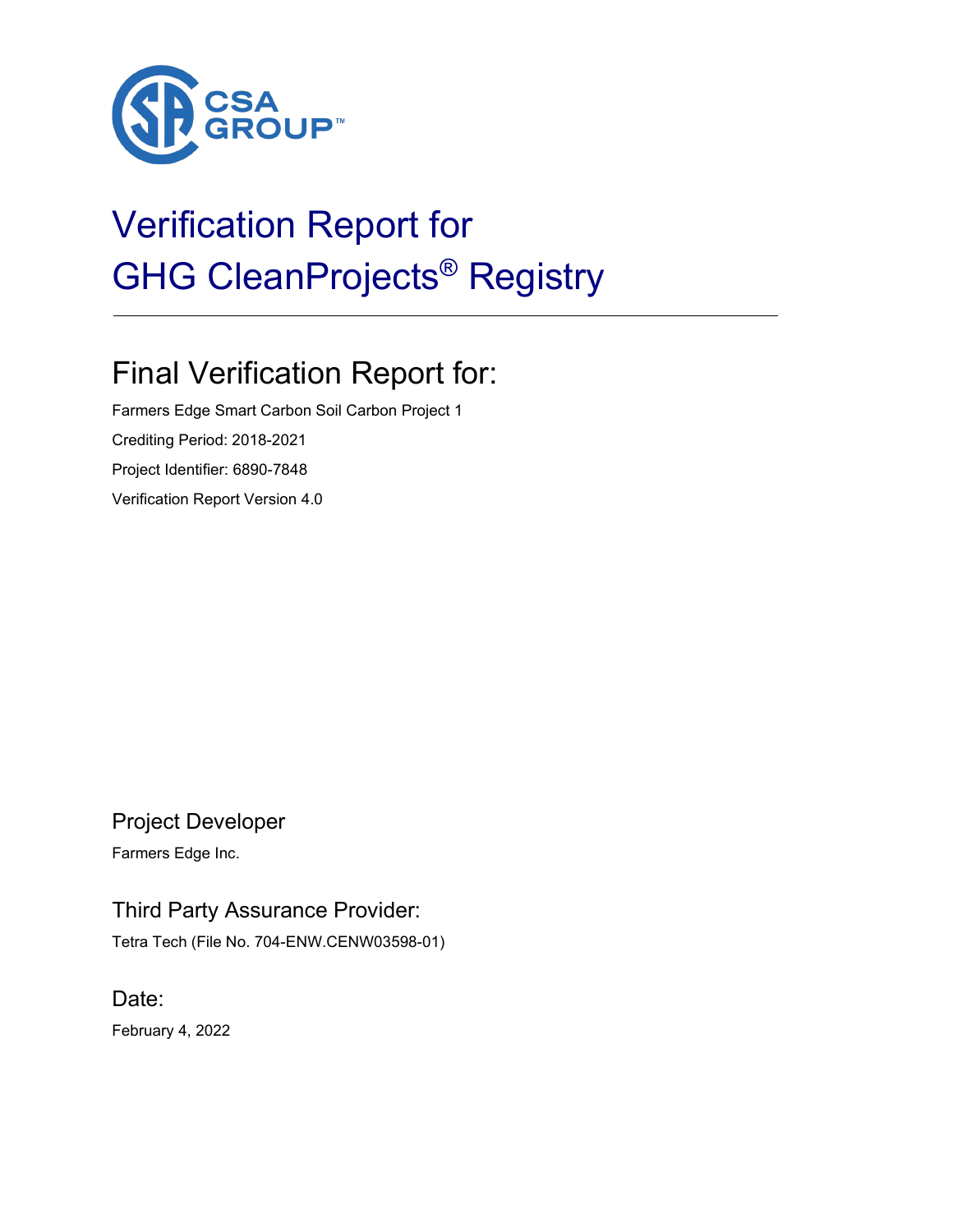### **GHG CleanProjects® Registry requires that the verification report**

*-conforms to ISO 14064-3,*

*- includes a signed verification opinion,*

*- is prepared by an independent third-party,* 

*- provides details on how conflict of interest issues were managed or mitigated,* 

*- demonstrates that the verification body is competent to perform the verification of the GHG project that includes the GHG report, GHG statement(s), and the calculations of the GHG emission reductions or removal enhancements,*

*- includes in its scope the fact that the project conforms to the requirements of ISO 14064-2, and*

*- verifies the project to a reasonable level of assurance, including all GHG statement(s) and calculations of GHG emission reductions or removal enhancements.* 

In addition, the verifier must establish the materiality threshold required by the intended users while considering *the parameters already agreed upon with the client. ISO 14064-3 provides a set of requirements and an extensive informative annex to help guide verifiers through the process of verifying a GHG project and GHG statement. In order to increase the consistency and credibility of the verified emission reductions or removals (VERRs) that are*  listed on the GHG CleanProjects® Registry, it is recommended that verifiers follow the guidance in the informative *annex of the ISO 14064-3 standard when implementing the requirements of the standard*

*As a project proponent, you may request that the verifier demonstrate competence to perform the verification, including participated in training relevant to the use and applicability of the ISO 14064 series of standards. CSA Standard's Learning Centre offers on-site training and e-learning formats in English and French.* 

*ISO 14064-3 requires that the principles of impartiality, evidence-based approach, fair presentation, documentation and conservativeness be followed. Therefore, conflict of interest must be addressed prior to verifications of the GHG project, GHG report, and GHG statement.*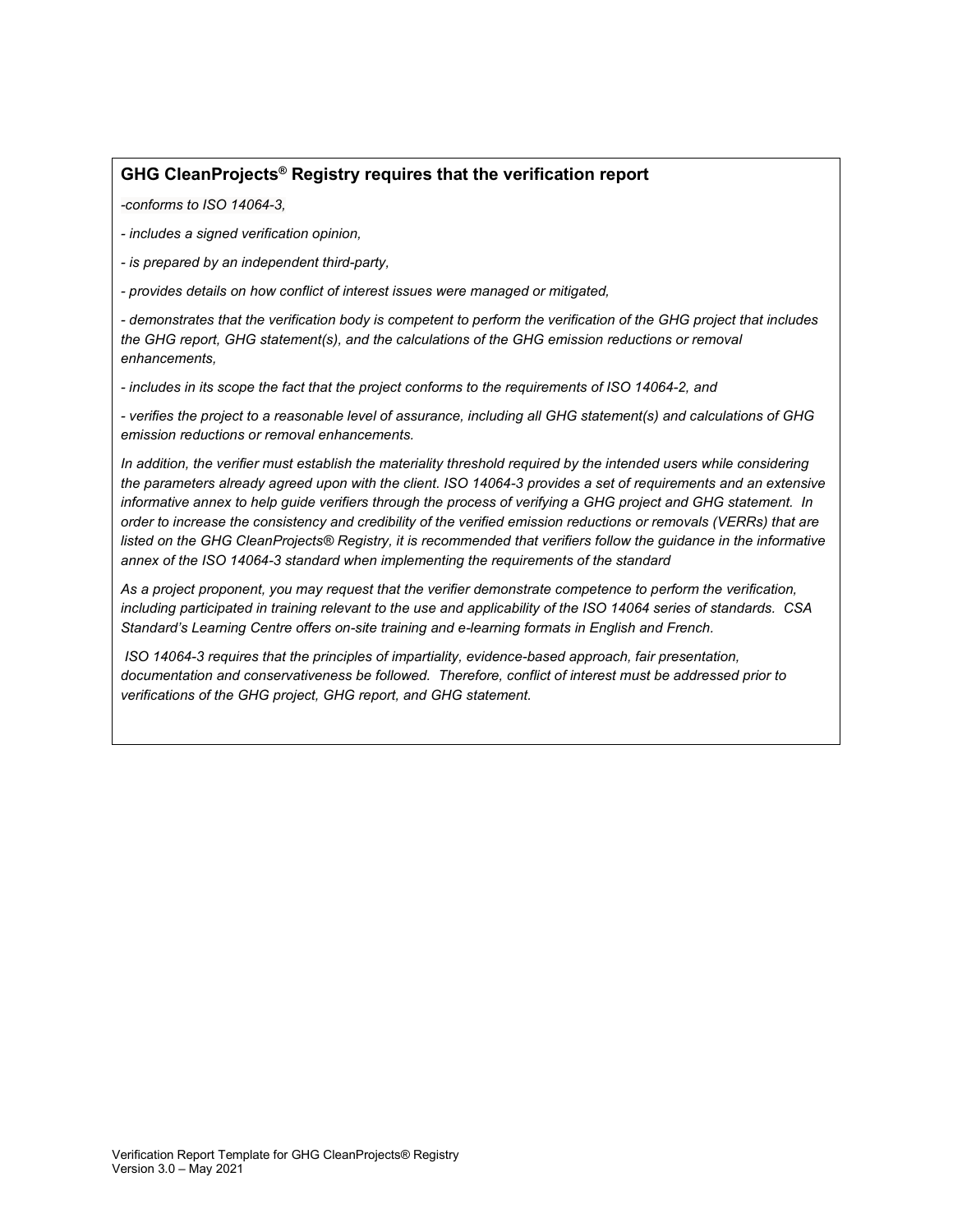# **Table of Contents**

| 1              |                                                                                 |  |
|----------------|---------------------------------------------------------------------------------|--|
| 1.1            |                                                                                 |  |
| 1.2            |                                                                                 |  |
| 1.3            |                                                                                 |  |
| 1.4            |                                                                                 |  |
| 1.5            |                                                                                 |  |
| 1.6            | Verification of appropriateness of the methodology being used for the project 3 |  |
| 1.7            |                                                                                 |  |
| 1.8            |                                                                                 |  |
| 1.9            |                                                                                 |  |
| 1.10           |                                                                                 |  |
| 1.11           |                                                                                 |  |
| $\overline{2}$ |                                                                                 |  |
| 2.1            |                                                                                 |  |
| 2.2            |                                                                                 |  |
| 3              |                                                                                 |  |
| 3.1            |                                                                                 |  |
| 3.2            |                                                                                 |  |
| 3.3            |                                                                                 |  |
| 3.4            |                                                                                 |  |
| 3.5            |                                                                                 |  |
| 3.6            |                                                                                 |  |
| 3.7            |                                                                                 |  |
| 3.8            |                                                                                 |  |
| 4              |                                                                                 |  |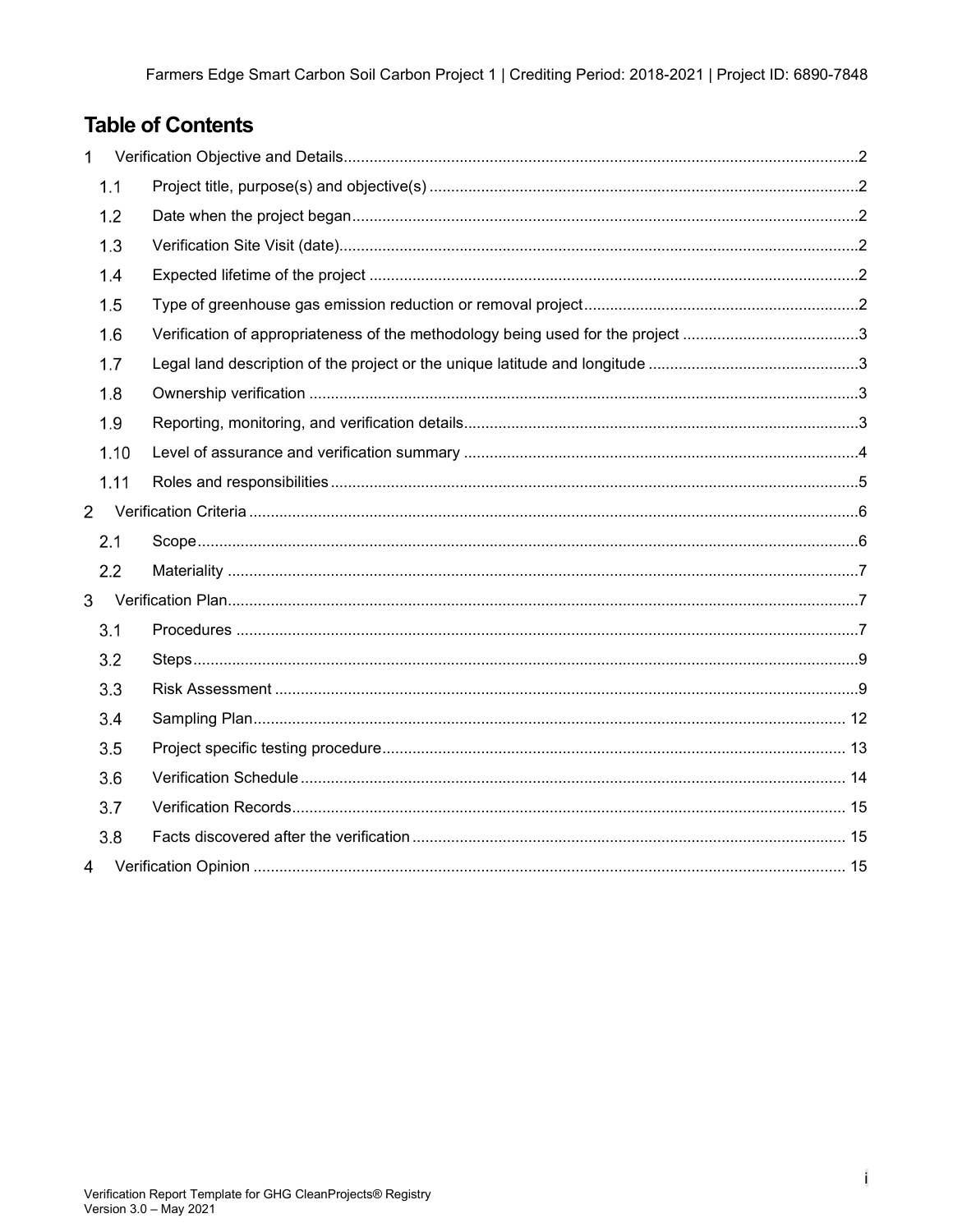#### <span id="page-3-0"></span>1 **VERIFICATION OBJECTIVE AND DETAILS**

Tetra Tech Canada Inc. (Tetra Tech) was contracted by Farmers Edge Inc. (Farmers Edge) to conduct a Greenhouse Gas (GHG) verification for its Farmers Edge Smart Carbon Soil Carbon Project 1 (the Project) registered under CSA GHG CleanProjects® Registry (the Registry). Project Identifier is 6890-7848. Farmers Edge is the project developer and submitted the GHG Project Application Form and supporting Schedules to the Registry. The GHG Project Application Form and supporting Schedules were accepted by the Registry, and the project was listed on the Registry.

The objective of the verification is to confirm data, controls and processes supporting the emission reduction or removal calculations as presented in the GHG report and corresponding GHG statement according to the procedures set out in ISO 14064-3.

Additional objectives include confirming that the GHG report and corresponding GHG statement conformed to the requirements and principles of ISO 14064-2 and are without material discrepancies.

#### <span id="page-3-1"></span> $1.1$ **Project title, purpose(s) and objective(s)**

Project Title: Farmers Edge Smart Carbon Soil Carbon Project 1 [https://www.csaregistries.ca/cleanprojects/masterprojectdetails\\_e.cfm?pid=1008](https://www.csaregistries.ca/cleanprojects/masterprojectdetails_e.cfm?pid=1008)

The purposes and objectives of this verification are to provide an independent assessment of the Project to identify any material and immaterial errors, omissions, misreporting, or misrepresentations (collectively called misstatements), and to provide our opinion to a reasonable level of assurance on the GHG Statement in the submission.

#### <span id="page-3-2"></span> $1.2$ **Date when the project began**

The offset crediting period starts from January 1, 2018

#### <span id="page-3-3"></span> $1.3$ **Verification Site Visit (date)**

November 24, 2021 - Hutterian Brethren Church of Sunnydale Colony and Raptor Enterprises Inc.

December 10, 2021 - TTT Acres

December 13, 2021 - Gongaware Grain Farm Ltd. and Brewster Farms Ltd.

The site visits interviewed

- Lulu Li Farmers Edge,
- Jessica Bochek Farmers Edge,
- Doug Cornell Farmers Edge, and
- Growers from the visited farms.

#### <span id="page-3-4"></span> $1.4$ **Expected lifetime of the project**

January 1, 2018, to December 31, 2030

#### <span id="page-3-5"></span> $1.5$ **Type of greenhouse gas emission reduction or removal project**

The project implemented a direct seeding regime. The quantification of reductions is based off a protocol that was approved for use under Alberta's Offset system – the Conservation Cropping Protocol (CCP) – which quantifies reductions associated with tillage reduction. This protocol is used to form the basis of quantification and is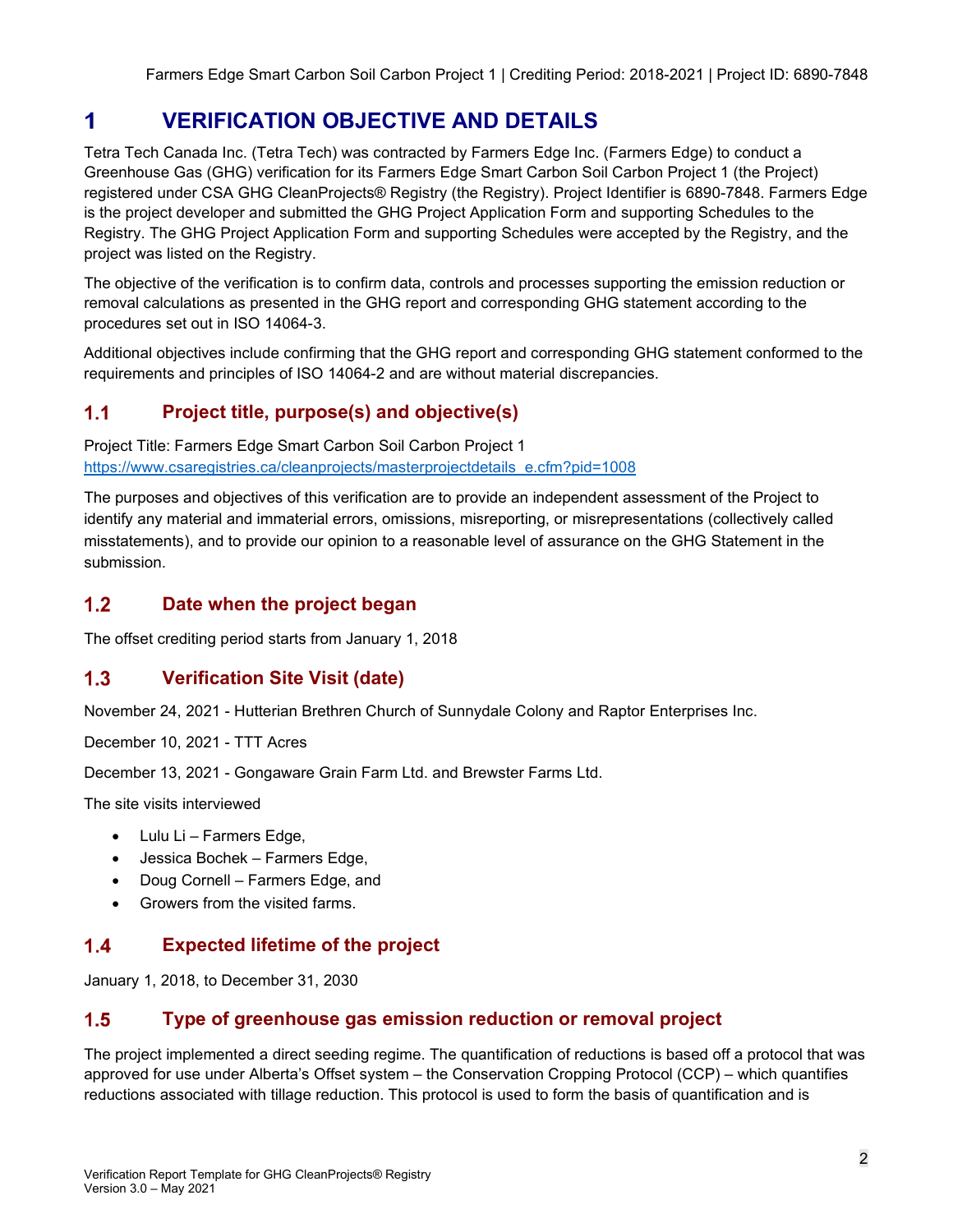supported with additional modeling that was completed during an Ontario Protocol Development Process – which took the existing CCP and developed factors for other jurisdictions across Canada. No till adoptions levels are based on 2006 Census of Agriculture data.

The verification team has completed 6 CCP verification projects and is competent to perform the verification.

#### <span id="page-4-0"></span> $1.6$ **Verification of appropriateness of the methodology being used for the project**

The methodology was developed based on the Conservation Cropping Protocol (CCP) approved by Alberta Environment and Parks (AEP) under Alberta Offset system. The project developer submitted a GHG Project Application Form and supporting Schedules to the CSA Registry and subsequently the application and supporting schedules were accepted by the Registry. The project ID on the Registry is 6890-7848.

The Alberta CCP was modified to be applicable for Alberta, Manitoba and Saskatchewan as well.

There is no regulatory or customer requirement for no till farming. The GHG Project Application Form and supporting Schedules were accepted by the Registry, and the project was listed on the Registry.

AEP stated in its letter to offset system stakeholders (dated November 18, 2019) that the CCP protocol can still generating offsets until expiry of the protocol on December 31, 2021. The scope of this CSA volunteer project verification is for 2018 to 2021, the Alberta CCP is still valid. The verifier reviewed GHG Project Application Form and supporting Schedules and reviewed the justification related to the deviation (extending ecozone coefficients and applying to Manitoba and Saskatchewan, in addition to Alberta).

The verifier is satisfied with the project developer's justification in the GHG report

- see Section 6.3 for coefficient calculations
- see section 3.7, 3.8 for description of deviation (coefficients applied to AB, MB and SK)
- see figure 1 on page 6 for adjusted ecozone borders

It is our opinion that the extension of CCP to Manitoba and Saskatchewan is appropriate. The protocol and methodology used in this project are deemed appropriate.

#### <span id="page-4-1"></span> $1.7$ **Legal land description of the project or the unique latitude and longitude**

The project is an aggregate tillage project. The verifier plotted the sampled farms on Google Earth based on the land LSDs that were available from Title deeds and the project developer. Verifier's working file can be provided upon request

#### <span id="page-4-2"></span> $1.8$ **Ownership verification**

The ownership of the project and the ownership of the emission reductions or removals are verified by reviewing the land title, Farmers Edge's contract agreements with the land owners, and the contract agreements between the land owners and the renters.

#### <span id="page-4-3"></span> $1.9$ **Reporting, monitoring, and verification details**

Data collection for monitoring purposes follows Farmers Edge processes and data systems. Customer facing staff ensure data collection processes are executed and tracked in Farmers Edge data systems, FarmCommand, as well as SharePoint system and Customer Relationship Management (CRM) system.

Field staff who work directly with customers, which includes Solution Sales Specialist, Precision Agronomists, Precision Technicians, Client Success Managers and Administrators, each have a unique, secure login to the FarmCommand system. All additions and changes to data in the FarmCommand system are logged by a unique person so all data and documents can be tracked back to the person who last handled it. Also, many Farmers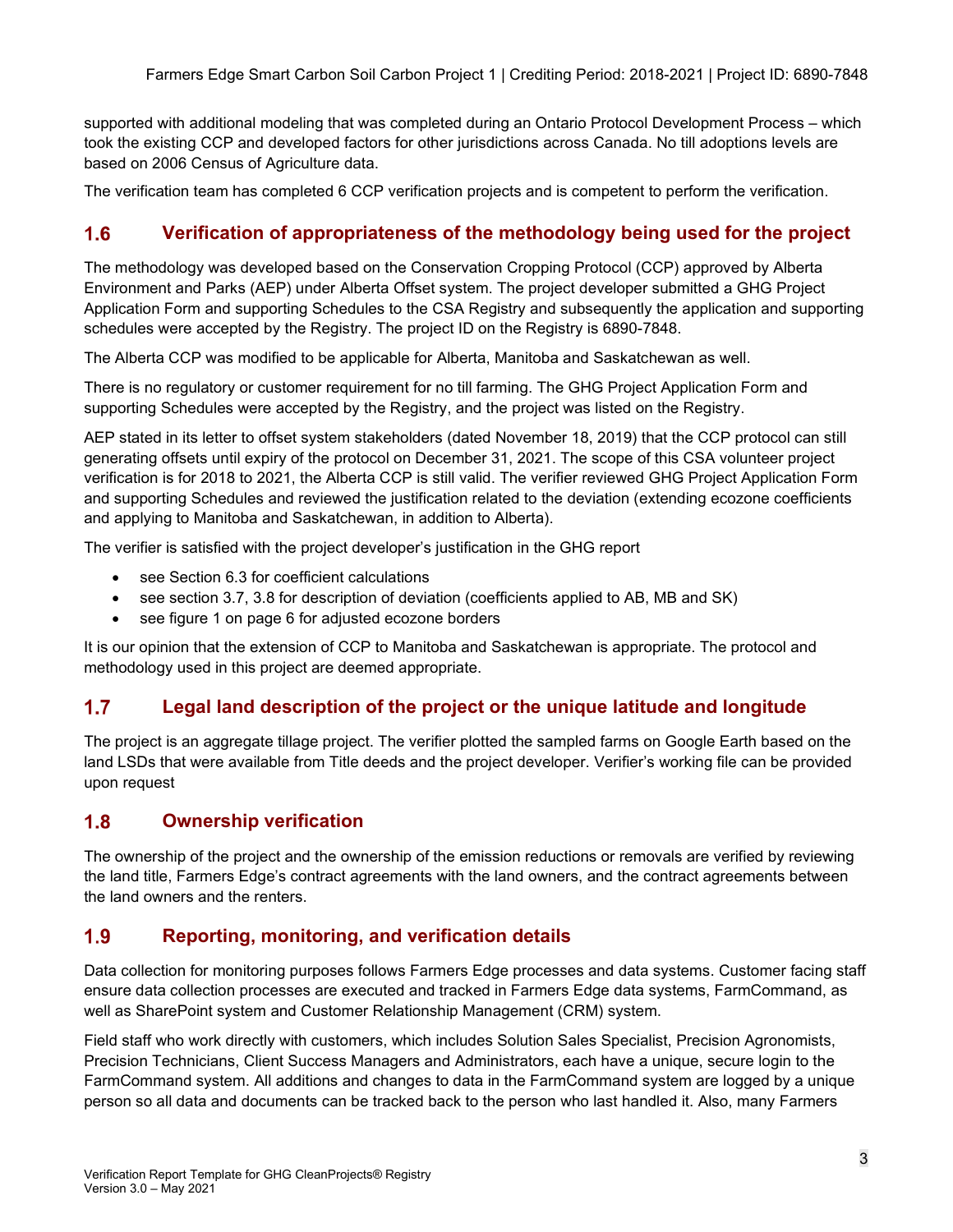Edge Agronomists, Precision Agronomists and Solution Sales Specialists are Certified Crop Advisors (CCAs) and/or Professional Agrologists (P.Ag.). Designations are noted in system for review purposes.

Customer farm data is input into the FarmCommand system at two levels, Farm or Field. Farm level documents such as signed emissions contracts and Customer Service Agreements are collected during the customer sign-up or renewal process, captured as a DocuSigned pdf, or scanned to pdf format, and uploaded to the CRM system. Farmers Edge agronomic services contracts last four or five years. Then, each year, technical field staff work with the grower to help develop the annual crop plan for each field, which then forms the core of the agronomic data gathering system that is FarmCommand.

Field level data is mostly passively collected and gets monitored by the Precision Technicians and Precision Agronomists and any system issues are corrected. Field specific details not available electronically such as crop insurance and irrigation receipts are collected by the Tech's and Agronomists. Most Field level data is "monitored" or collected electronically using a Farmers Edge proprietary system, the CanPlug. The CanPlug system is a telematics-based data gathering device supplied for customer's tractors, combines and sprayers. The CanPlugs monitor the machinery data systems, harvest the GPS encoded data from the in-cab and attached machinery controllers (computers) and sends the data over cell networks to Farmers Edge's cloud database. This data is processed and becomes available information in the FarmCommand system. As a backup to this system, controller data is collected by our Precision Agronomists & Technicians from the in-cab controllers and then uploaded to FarmCommand.

The electronically collected data includes much of the crucial information for detailed agronomic consulting and CCP GHG calculations. Information tracked includes tillage activity from as-applied seeding and/or fertilizing application dates, the machinery involved and the location of each event in all zones of every field.

The verifiers interviewed field staff, farmers, and data management system administrators, and confirmed the monitoring systems and processes.

The verifier confirms that we are aware that the verification report will be publicly posted on the GHG CleanProjects® Registry and that the verification is of the GHG project and the related GHG report and GHG statement that will be posted publicly, including the date and version of the GHG report being verified and, if necessary, include the GHG report as an annex of the verification report.

The verifier confirmed that the project developer anticipates updating the GHG project documentation and report to the GHG ClearnProjects annually.

This report is dated February 4, 2022 and it is the Revision 4 of the original report. The version 3 report is dated January 27, 2022. The original report was dated December 31, 2021. The first revision was dated January 18, 2022 to address the Registry's comments provided on January 13, 2022. This revision 2 and 3 is to address the Registry's comments provided on January 21, 2022 and January 27, 2022.

#### <span id="page-5-0"></span> $1.10$ **Level of assurance and verification summary**

The verification was conducted to a reasonable level of assurance, but not absolute, that the GHG statement is materially correct and prepared in accordance with the related program criteria.

A summary of GHG reduction is provided in Table 1.

### **Table 1: Summary of GHG Reduction**

| Year | <b>Emission Reduction (T CO2e)</b> |
|------|------------------------------------|
| 2018 | 9,424                              |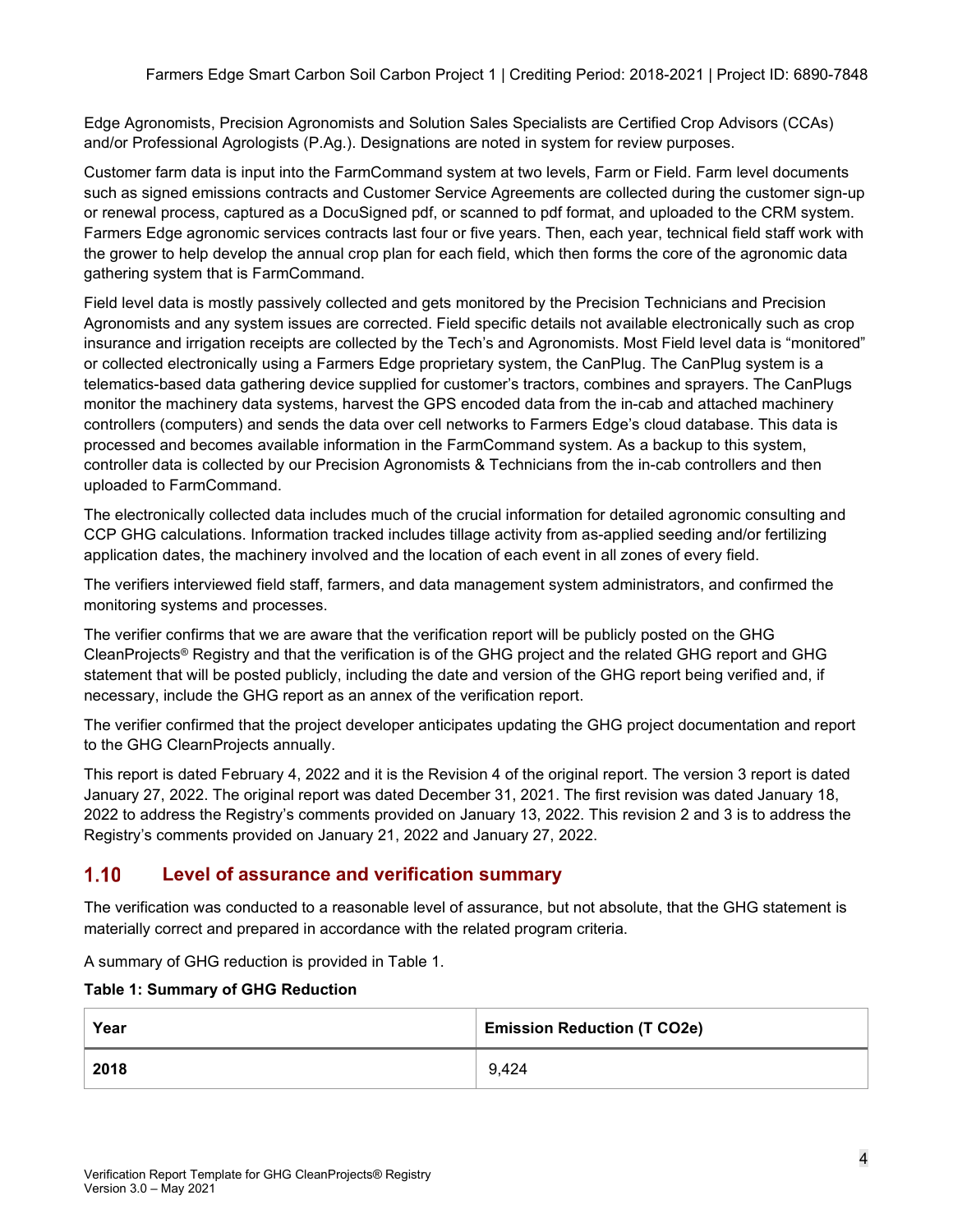| 2019         | 9,961  |
|--------------|--------|
| 2020         | 6,762  |
| 2021         | 4,151  |
| <b>Total</b> | 30,298 |

#### <span id="page-6-0"></span> $1.11$ **Roles and responsibilities**

The roles and responsibilities of the project developer and the verification body are presented in Table 2 and 3.

**Table 2: Project Developer's Roles and Responsibilities**

| <b>Project Developer</b>      | <b>Farmers Edge</b>                                                                                                                                 |
|-------------------------------|-----------------------------------------------------------------------------------------------------------------------------------------------------|
| <b>Financial accounting</b>   | Jon Koffman, Head of Financial Reporting & Compliance, 25<br>Rothwell Road, Winnipeg, MB, Canada R3P 2M5<br>Jon.Koffman@farmersedge.ca 204.992.7052 |
| Data monitoring and entry     | Jessica Bochek, Carbon Data Lead,<br>Jessica.Bochek@farmersedge.ca, 250.299.1698                                                                    |
| <b>Systems administration</b> | Dylan McNaughton, Systems Analyst Manager,<br>Dylan.Mcnaughton@FarmersEdge.ca<br>306-750-3591                                                       |

### **Table 3: Verifier's Roles and Responsibilities**

| <b>Verification Body</b> | <b>Tetra Tech</b>                                                               |
|--------------------------|---------------------------------------------------------------------------------|
| <b>Signing Authority</b> | Min Si, M.N.R.M., P.Eng.                                                        |
|                          | Cell: +1 (403) 369 5254   Min.Si@tetratech.com                                  |
|                          | Suite 110, 140 Quarry Park Blvd SE Calgary AB T2C 3G3<br>Canada   tetratech.com |
| <b>Peer Reviewer</b>     | Nelson Lee, P.Eng. M.A.Sc.                                                      |
|                          | Cell: +1 778.317.7613   Nelson.Lee@tetratech.com                                |
|                          | Suite 110, 140 Quarry Park Blvd SE Calgary AB T2C 3G3<br>Canada   tetratech.com |
| <b>Verifier</b>          | <b>Brittney Bietz, GIS Analyst</b>                                              |
|                          | Ling Bai, Verifier                                                              |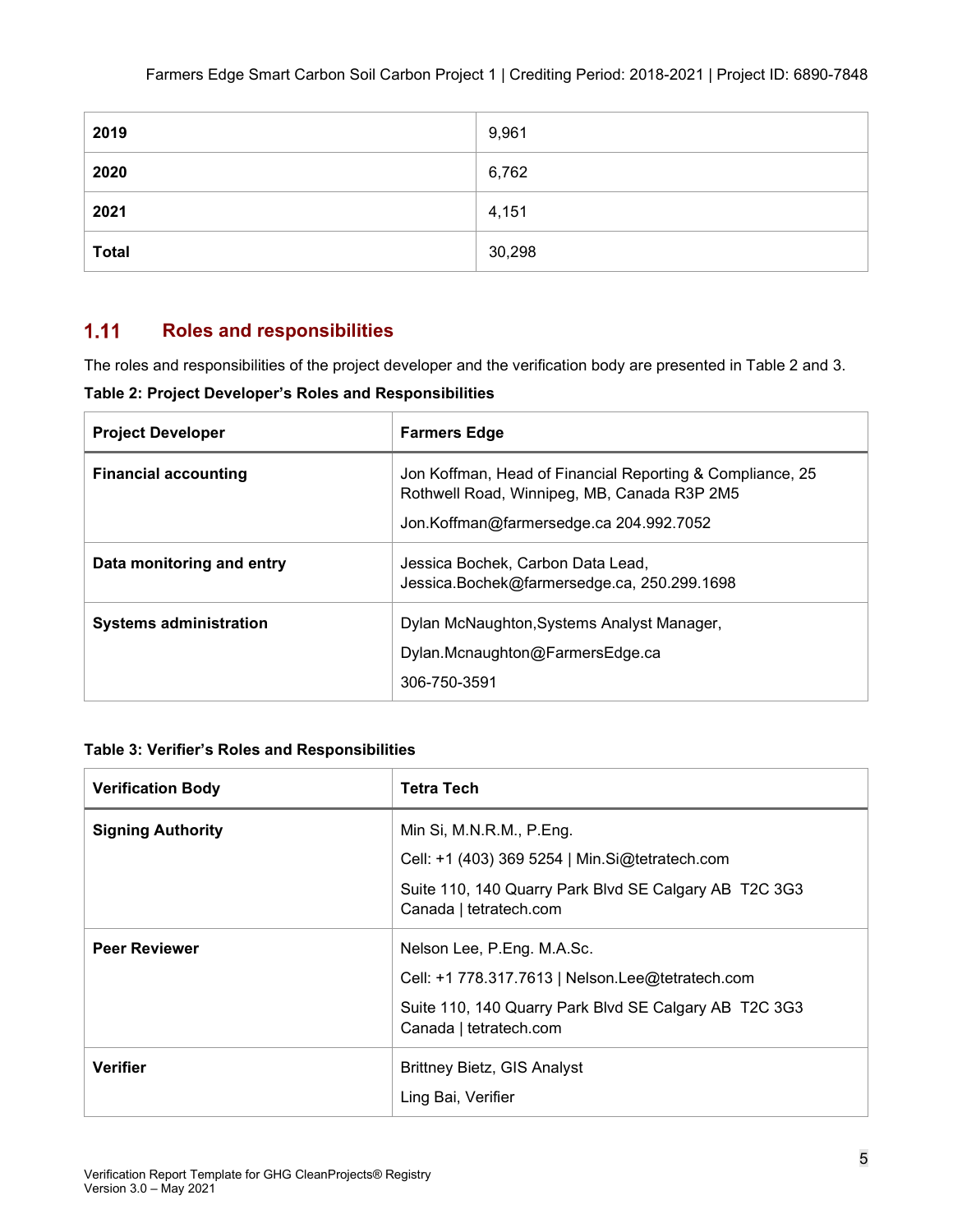#### <span id="page-7-0"></span> $\overline{2}$ **VERIFICATION CRITERIA**

The verification criteria include but are not limited to:

- conformance with the requirements and principles of ISO 14064-2,
- conformance with the requirements and principles of ISO 14064-3,
- conformance with the requirements and principles of International Accreditation Forum (IAF) Mandatory Document for the Use of Information and Communication Technology (ICT) for Auditing / Assessment Purpose (IAF MD 4:2018),
- the data supporting the GHG calculations have sufficient controls to be considered fair and accurate and without material discrepancy;
- the calculations supporting the GHG statement are sufficiently accurate to be considered fair and accurate and without material discrepancy;
- there are no competing claims to the ownership of the GHG project and the resulting emission reductions or removals.

#### <span id="page-7-1"></span> $2.1$ **Scope**

The scope of the verification is presented in Table 4.

|  |  | Table 4: Scope |
|--|--|----------------|
|--|--|----------------|

| <b>Project Title</b>                                                                      | Farmers Edge Smart Carbon Soil Carbon Project 1                                                                                                                                                                                                                                                                                                                                                                                                                                                                                                                                                                             |
|-------------------------------------------------------------------------------------------|-----------------------------------------------------------------------------------------------------------------------------------------------------------------------------------------------------------------------------------------------------------------------------------------------------------------------------------------------------------------------------------------------------------------------------------------------------------------------------------------------------------------------------------------------------------------------------------------------------------------------------|
| <b>Project boundaries</b>                                                                 | Farmers located in Alberta, Saskatchewan, and Manitoba                                                                                                                                                                                                                                                                                                                                                                                                                                                                                                                                                                      |
| <b>GHG project</b>                                                                        | Aggregated tillage project                                                                                                                                                                                                                                                                                                                                                                                                                                                                                                                                                                                                  |
| Quantification protocol or methodology and<br>analysis                                    | Adapted the Alberta Conservation Cropping Protocol.<br>The Alberta CCP was modified to be applicable for Manitoba<br>and Saskatchewan                                                                                                                                                                                                                                                                                                                                                                                                                                                                                       |
| <b>Baseline scenarios</b>                                                                 | Under a baseline scenario, the conventional farming<br>practice is the full till farming operation. Mechanical<br>disturbances release soil carbon into the atmosphere                                                                                                                                                                                                                                                                                                                                                                                                                                                      |
| Physical infrastructure, activities,<br>technologies, and processes of the GHG<br>project | Under the project condition, no till systems were used, which<br>results in reduced disturbance of the soil, reduced soil<br>organic carbon decomposition and loss of terrestrial carbon<br>stores relative to conventional tillage systems (i.e.: the<br>baseline condition). No till systems also result in a reduction<br>in the fossil fuel emissions from fuel consumed in<br>conventional, full till farming operations. In the case of the<br>drier soils (i.e., Dry Prairie soils), there is also a reduction in<br>nitrous oxide emissions from agricultural soils under no till<br>relative to full till farming. |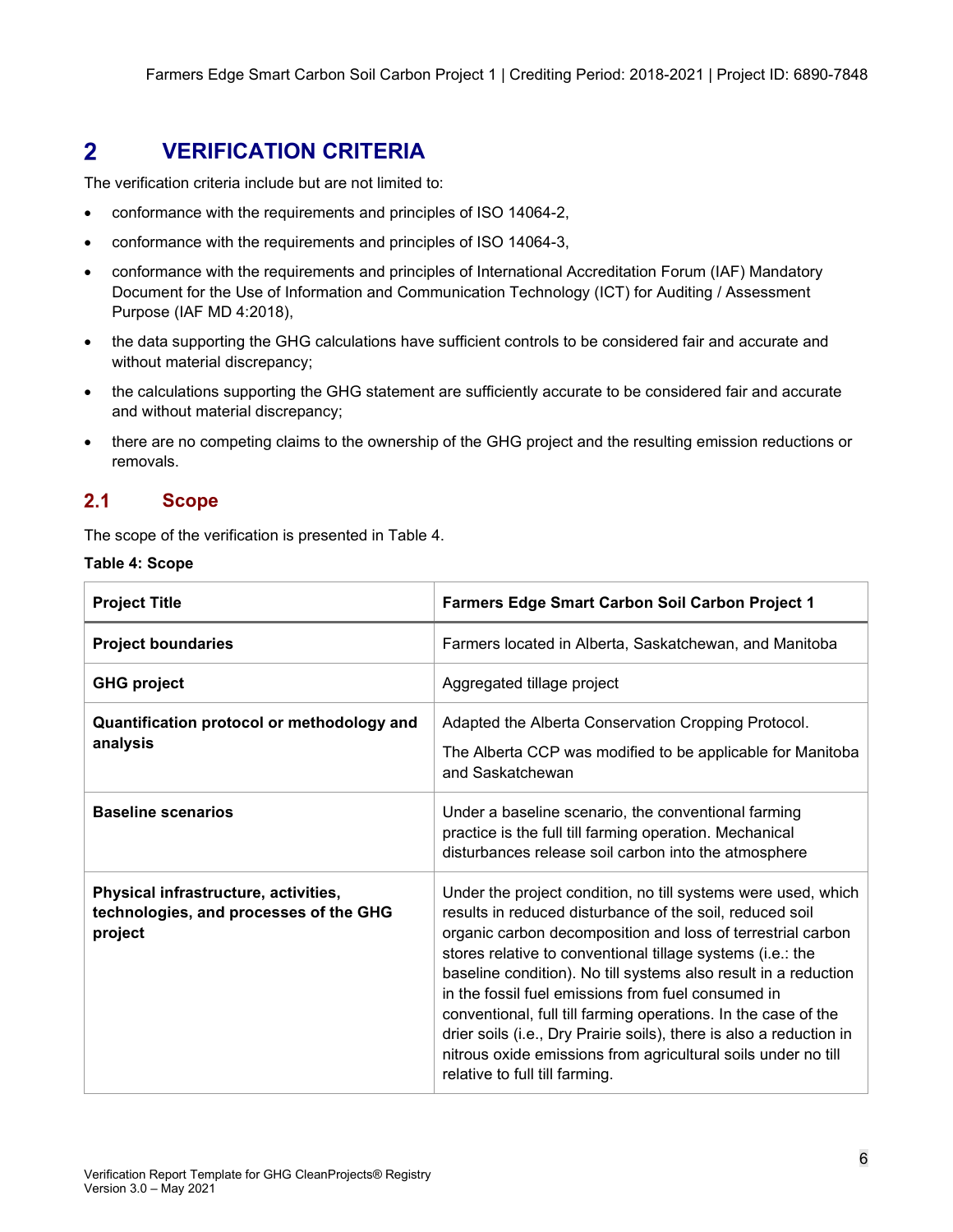| GHG sources, sinks and/or reservoirs | GHG release from soil organic carbon decomposition and<br>disturbance of the soil                                                                                                              |
|--------------------------------------|------------------------------------------------------------------------------------------------------------------------------------------------------------------------------------------------|
| <b>Types of GHGs</b>                 | CO2, CH4 and N2O                                                                                                                                                                               |
| Time period(s).                      | January 1, 2018 to December 31, 2021<br>Please note: harvesting for 2021 is complete and there are<br>no additional data to be collected by the time this report is<br>generated and verified. |

#### <span id="page-8-0"></span> $2.2$ **Materiality**

The materiality threshold for the verification is set at 5 percent of the GHG statement in the project report.

#### <span id="page-8-1"></span> $\overline{3}$ **VERIFICATION PLAN**

#### <span id="page-8-2"></span> $3.1$ **Procedures**

### **Conflict of interest and contract execution**

The verification team performed the following procedures to assess the Conflict of Interest (COI):

- Assessed COI by evaluating five threats to the independence of the verification body and verifier: self-interest, self-review, advocacy, familiarity, and intimidation or economic implications. A checklist of COI was completed and signed by the Designated Signing Authority (DSA).
- Developed the verification team based on program criteria requirements, e.g. ISO 14064-3 training, years of experience, and technical experience. The statement of qualifications is provided in Appendix B.
- Confirmed with the Responsible Party for the assurance level, objective, scope, criteria, and materiality before finalizing contract.
- Conducted a kick-off meeting after contract execution.

### **Nature, scale and complexity of the verification activity**

The following activities were carried out to assess the nature, scale, and complexity of the verification project:

- Requested initial information and data to support the assertion.
- Developed a verification plan, including risk assessment and sampling plan.
- Conducted initial desktop review.

### **Completeness of the boundary and sources in the assertion**

The completeness of the boundary and sources was assessed by:

- Conducting site visits to determine GHG sources and compare with the report for completeness,
- Plotting farms on Google Earth, and
- Inspecting the equipment specification during the site visits.

### **Data management system and controls**

The procedures to assess the GHG information system and controls included the following: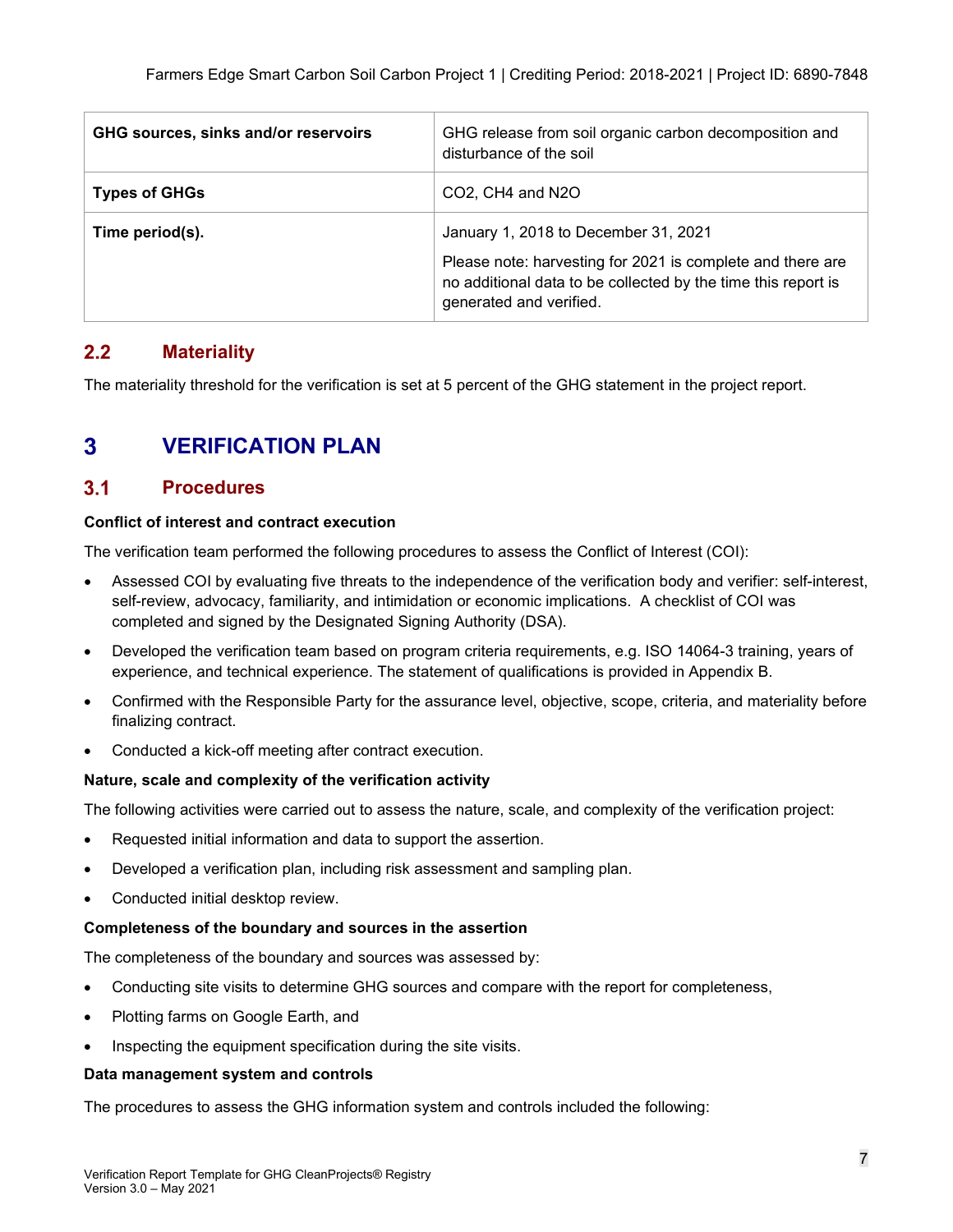Farmers Edge Smart Carbon Soil Carbon Project 1 | Crediting Period: 2018-2021 | Project ID: 6890-7848

- Review data collection and transfer processes.
- Interview personnel for internal control procedures.
- Inquiry into data verification procedures for double entries.
- Examine records reconciliation.
- Observe data management system for farming areas claimed

### **Accuracy of data and information used in the assertion**

The GHG data and information were assessed by:

- Reviewing and analyzing supporting evidence.
- Recalculating emissions.
- Communicating and resolving findings identified with the Responsible Party.

### **Use of quantification methodologies in the assertion**

The quantification methodologies were assessed by:

- Reviewing GHG estimations, quantification, monitoring and reporting approaches and methodologies against relevant standards.
- Inspecting the GHG information for relevance, completeness, consistency, accuracy, and transparency.

### **Criteria**

The conformance to the program criteria was assessed by:

- Compared GHG assertion against verification objectives, scope, materiality, and criteria.
- Conducted peer review and senior review to confirm the evidence gathered to support the GHG statement is appropriate and sufficient.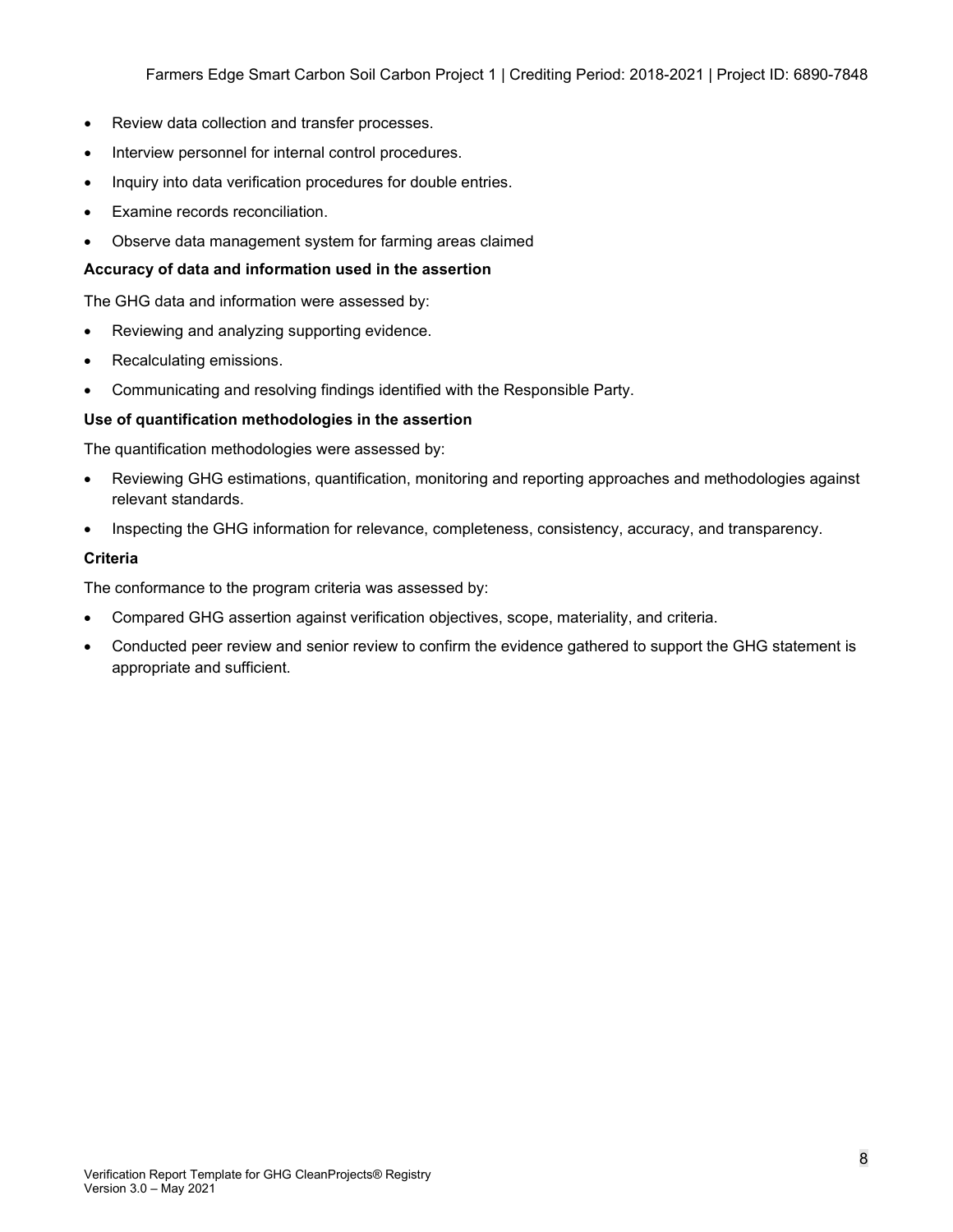#### <span id="page-10-0"></span> $3.2$ **Steps**

The verification step is presented in Figure 1.

| Acceptance | • Client and verification evaluation<br>•Independence and team evaluation<br>•Kick off meeting with the Responsible Party                                 |
|------------|-----------------------------------------------------------------------------------------------------------------------------------------------------------|
|            |                                                                                                                                                           |
|            |                                                                                                                                                           |
|            | •Gain an understanding - data and process flow                                                                                                            |
|            | . Risk assessment, planning analytics, contribution analysis and materiality analysis<br>.Develop verification strategy, verification plan, sampling plan |
| Planning   | . Review and approval of verification and sampling plan                                                                                                   |
|            | .Develop and distribute site visits agenda                                                                                                                |
|            |                                                                                                                                                           |
|            | •Assess data information system, data collections, and controls                                                                                           |
|            | •Conduct site visit to assess project boundary, completeness of inventory, and onsite data<br>collection                                                  |
| Execution  | •Review evidence against program criteria                                                                                                                 |
|            | .Document findings log and unadjusted differences                                                                                                         |
|            |                                                                                                                                                           |
|            | .Conclusion: senior review and peer review approval                                                                                                       |
|            | •Issue for Review (draft) verification report                                                                                                             |
|            | • Sign off and Issue for Use verification report                                                                                                          |
| Completion |                                                                                                                                                           |
|            |                                                                                                                                                           |

### **Figure 1: Verification Steps**

#### <span id="page-10-1"></span> $3.3$ **Risk Assessment**

As part of the verification process, a risk-based verification and sampling plan must be developed that outlines:

- The amount and type of evidence necessary to achieve the agreed level of assurance;
- Methodologies for determining representative samples; and
- Risks of potential errors, omissions, or misrepresentation.

Tetra Tech's verification team uses risk assessments to develop a compliant verification and sampling plan. The risk assessment includes considerations associated with regulatory requirements, GHG program requirements, industry/sector specific factors, and other non-technical risks.

The risk assessment considers inherent risk, control risk and detection risk. Inherent Risk (IR) is the Responsible Party's risk of material error, omission, or discrepancy due to the complexity of the facility or lack of capacity by staff at the facility. Control Risk (CR) is the risk that the Responsible Party's control system will not detect and rectify a material error, omission or discrepancy. Detection Risk (DR) is the risk that the Tetra Tech verification team will not identify a material discrepancy.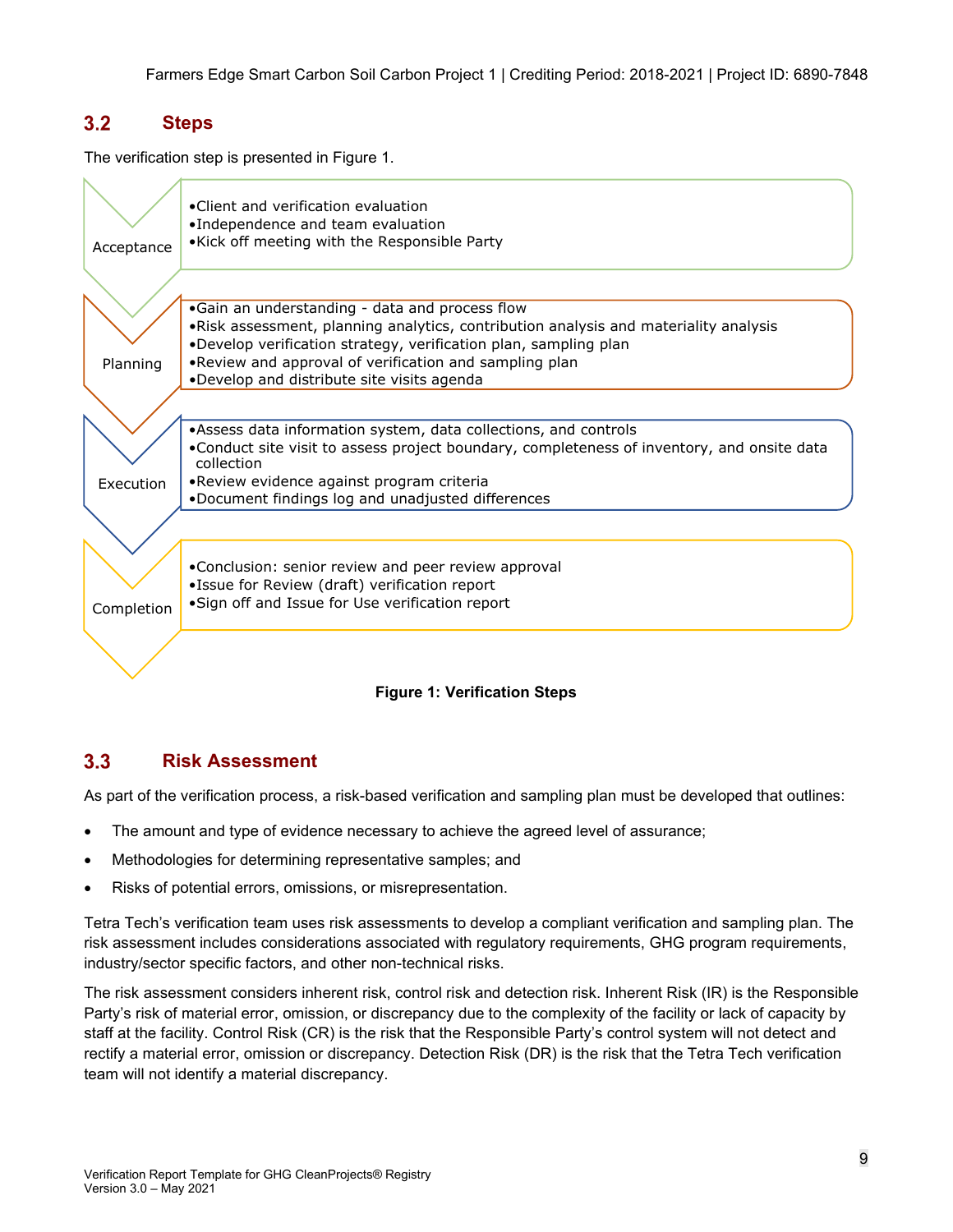The International Standard on Auditing (ISA) states the audit risk is *a function of the risks of material misstatement and detection risk*. The Risk of Material Misstatement (RMM) consists of two components: IR and CR.

The overall verification risk can be expressed as below.

```
Overall Risk = Inheret Risk \times Control Risk + Detection Risk
   = Risk of Material Misstatement + Detection Risk
```
The verification is designed to achieve low overall verification risk for a reasonable level of assurance. Therefore, DR is inversely related to the RMM.

The RMM is assessed using the matrix presented in Figure 2.



Control Risk (CR)

### **Figure 2: Risk of Material Misstatement**

The risk assessment identifies and assesses the risks of material misstatement and determines the appropriate audit strategy to perform. For example, if IR=Low and CR=Low, then RMM is assessed as "Minimal", and the audit strategy would be to place high reliance on internal controls and perform a minimal level of substantive tests (controls reliance approach). Alternatively, if IR=High and CR=High, then RMM is assessed as "High", and the audit strategy would be not to rely on internal controls and perform a high level of substantive tests (primarily substantive approach). The risk-based verification strategy is presented in Table 6.

### **Table 5: Verification Strategy**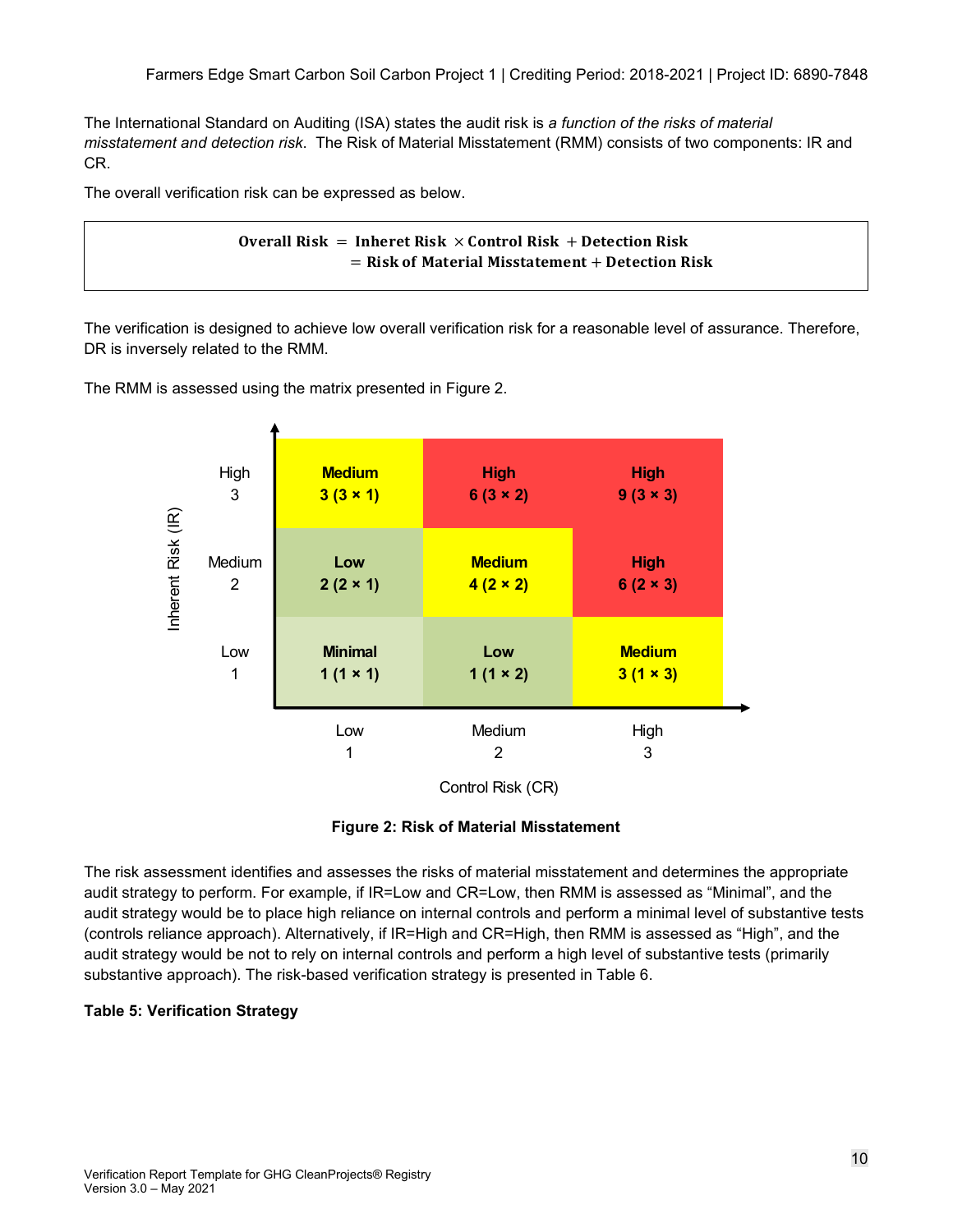| Inherent Risk                                                                                                                                                                                                                                                                                                                                                  | Control Risk                                                                                                                                                                                                                                                                 | Detection<br>Risk | misstatement<br>material<br>Risk of                          |                            |                                  |                   |                              |                                                                                                                 |
|----------------------------------------------------------------------------------------------------------------------------------------------------------------------------------------------------------------------------------------------------------------------------------------------------------------------------------------------------------------|------------------------------------------------------------------------------------------------------------------------------------------------------------------------------------------------------------------------------------------------------------------------------|-------------------|--------------------------------------------------------------|----------------------------|----------------------------------|-------------------|------------------------------|-----------------------------------------------------------------------------------------------------------------|
| <b>IR</b>                                                                                                                                                                                                                                                                                                                                                      | <b>CR</b>                                                                                                                                                                                                                                                                    | <b>DR</b>         | <b>RMM</b>                                                   |                            | <b>Verification Strategy</b>     |                   | Amount of evidence<br>review | Strategy                                                                                                        |
|                                                                                                                                                                                                                                                                                                                                                                |                                                                                                                                                                                                                                                                              |                   | $IR \times CR$                                               | Reliance<br>on<br>controls | Level of<br>substantive<br>tests | materiality<br>5% | materiality<br>2%            |                                                                                                                 |
| Low                                                                                                                                                                                                                                                                                                                                                            | Low                                                                                                                                                                                                                                                                          | High              | Min                                                          | High                       | Med                              | 55%               | 60%                          | High reliance on controls and a low<br>level of substantive tests                                               |
|                                                                                                                                                                                                                                                                                                                                                                | Med                                                                                                                                                                                                                                                                          | High              | Low                                                          | Med                        | Low                              | 65%               | 70%                          | Moderate reliance on controls and a<br>low level of substantive tests                                           |
|                                                                                                                                                                                                                                                                                                                                                                | High                                                                                                                                                                                                                                                                         | Med               | Med                                                          | No                         | Med                              | 85%               | 90%                          | No reliance on controls and a<br>moderate level of substantive tests                                            |
| Med                                                                                                                                                                                                                                                                                                                                                            | Low                                                                                                                                                                                                                                                                          | High              | Low                                                          | High                       | Low                              | 65%               | 70%                          | High reliance on controls and a low<br>level of substantive tests                                               |
|                                                                                                                                                                                                                                                                                                                                                                | Med                                                                                                                                                                                                                                                                          | Med               | Med                                                          | Med                        | Med                              | 85%               | 90%                          | Moderate reliance on controls and a<br>moderate level of substantive tests                                      |
|                                                                                                                                                                                                                                                                                                                                                                | High                                                                                                                                                                                                                                                                         | Low               | <b>High</b>                                                  | No.                        | High                             | 95%               | 98%                          | No reliance on controls and a high<br>level of substantive tests                                                |
| High                                                                                                                                                                                                                                                                                                                                                           | Low                                                                                                                                                                                                                                                                          | Med               | Med                                                          | High                       | Med                              | 85%               | 90%                          | High reliance on controls and a<br>moderate level of substantive tests                                          |
|                                                                                                                                                                                                                                                                                                                                                                | Med                                                                                                                                                                                                                                                                          | Low               | <b>High</b>                                                  | No                         | High                             | 95%               | 98%                          | No reliance on controls and a high<br>level of substantive tests                                                |
|                                                                                                                                                                                                                                                                                                                                                                | High                                                                                                                                                                                                                                                                         | Low               | High                                                         | No                         | High                             | 95%               | 98%                          | No reliance on controls and a high<br>level of substantive tests                                                |
| Inherent risk is the risk of error due to the complexity of the aggregation or lack of understanding by farmers and<br>Farmers Edge staff. Inherent risk is determined to be high due to:<br>Project is spread out and data sources are not standardized; and<br>Tillage projects have been identified as inherently high risk in the quantification protocol. |                                                                                                                                                                                                                                                                              |                   |                                                              |                            |                                  |                   |                              |                                                                                                                 |
|                                                                                                                                                                                                                                                                                                                                                                |                                                                                                                                                                                                                                                                              |                   |                                                              |                            |                                  |                   |                              | Control risk is the risk that the Responsible Party's control system will not detect and rectify a discrepancy. |
| Control risk is determined to be medium due to:                                                                                                                                                                                                                                                                                                                |                                                                                                                                                                                                                                                                              |                   |                                                              |                            |                                  |                   |                              |                                                                                                                 |
|                                                                                                                                                                                                                                                                                                                                                                | Farmers Edge has a data management system (DMS) that has been demonstrated to be effective. This<br>reduces manual manipulation of data. There is also a set of Quality Assurance / Quality Control (QA/QC)<br>procedures to further detect and correct errors or omissions. |                   |                                                              |                            |                                  |                   |                              |                                                                                                                 |
| Version 3.0 - May 2021                                                                                                                                                                                                                                                                                                                                         |                                                                                                                                                                                                                                                                              |                   | Verification Report Template for GHG CleanProjects® Registry |                            |                                  |                   |                              | 11                                                                                                              |

- Project is spread out and data sources are not standardized; and
- Tillage projects have been identified as inherently high risk in the quantification protocol.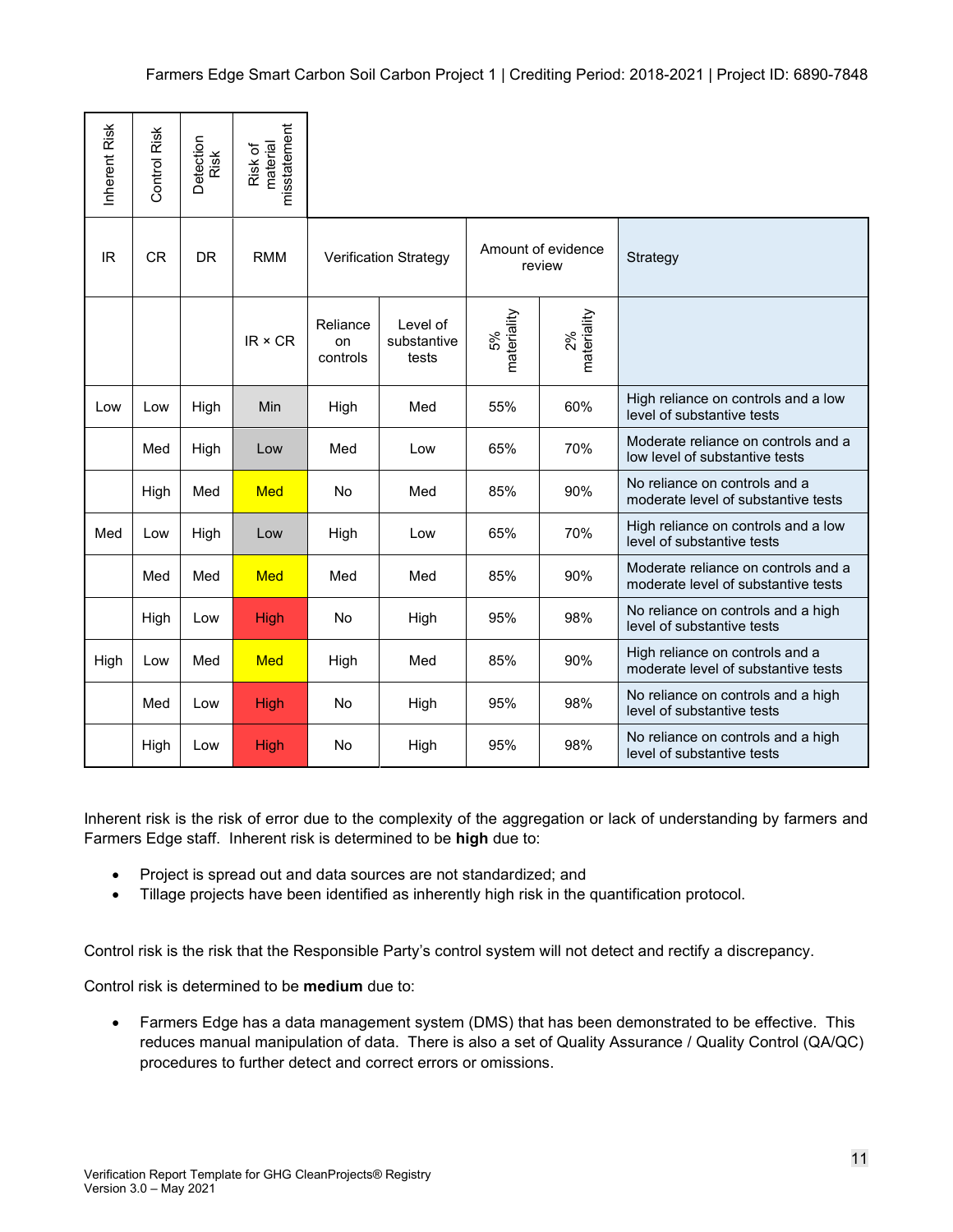Based on the desktop review and risk assessment, the verification team determined that the biggest risk to the GHG assertion would be proper evidence of land area being claimed, evidence of irrigation in Dry Prairie, supporting evidence for equipment used, determination of ecozone, proof of ownership, and double counting (e.g., land titles).

Each contract sampled examined the documentation for land area being claimed, irrigation especially in Dry Prairie, equipment photo, ecozone classification, ownership, the right to transact, the existence of an annual crop, or first year of seeding of a perennial crop, QA/QC procedures, data management system controls, etc. Should the office and farm visit identify errors, omissions or misrepresentations that could not be justified and explained by the Responsible Party, Tetra Tech would increase the sample size to determine the nature of the error.

#### <span id="page-13-0"></span> $3.4$ **Sampling Plan**

The sampling plan guides and ensures that sufficient and appropriate evidence is identified and assessed, in support of the principles and quantification methodology that formed the emission reduction assertion made by the Responsible Party. The sampling plan also ensures that sufficient and appropriate evidence has been collected and reviewed to disclose any material discrepancies that contribute to the GHG statement, if such exists. The following is a summary of key reporting elements examined:

- Ownership for offsets generated;
- Project boundaries;
- Methodologies, emission factors, and conversions used;
- Comparability with the baseline;
- Conformance to the program criteria;
- Integrity of the responsible party's data management system and controls;
- GHG data and information, including type of evidence collected, verification testing, and cross-checking;
- Comparison of the GHG assertion to the program requirements;
- Annual crop or first year of seeding of a perennial crop;
- Field size and location being claimed;
- Ecozone classification;
- Occurrences of soil disturbance and number of passes;
- Equipment pictures;
- Seeding/fertilizer specifications, and
- Irrigation in Dry Prairie.

The desktop review and risk assessment also considered:

- The projects are spread out and some data sources are not standardized; and
- Emissions factor of Parkland is applied to irrigation in Dry Prairie.

The minimum sample size for t CO2e is determined using the following equation to ensure the sampling is at 95% confident interval with 1% of margin of error.

$$
n' = \frac{\frac{z^2 \times p(1-p)}{\varepsilon^2}}{1 + \frac{z^2 \times p(1-p)}{\varepsilon^2 N}}
$$

**Where** 

 $n'$  is sample size for finite population.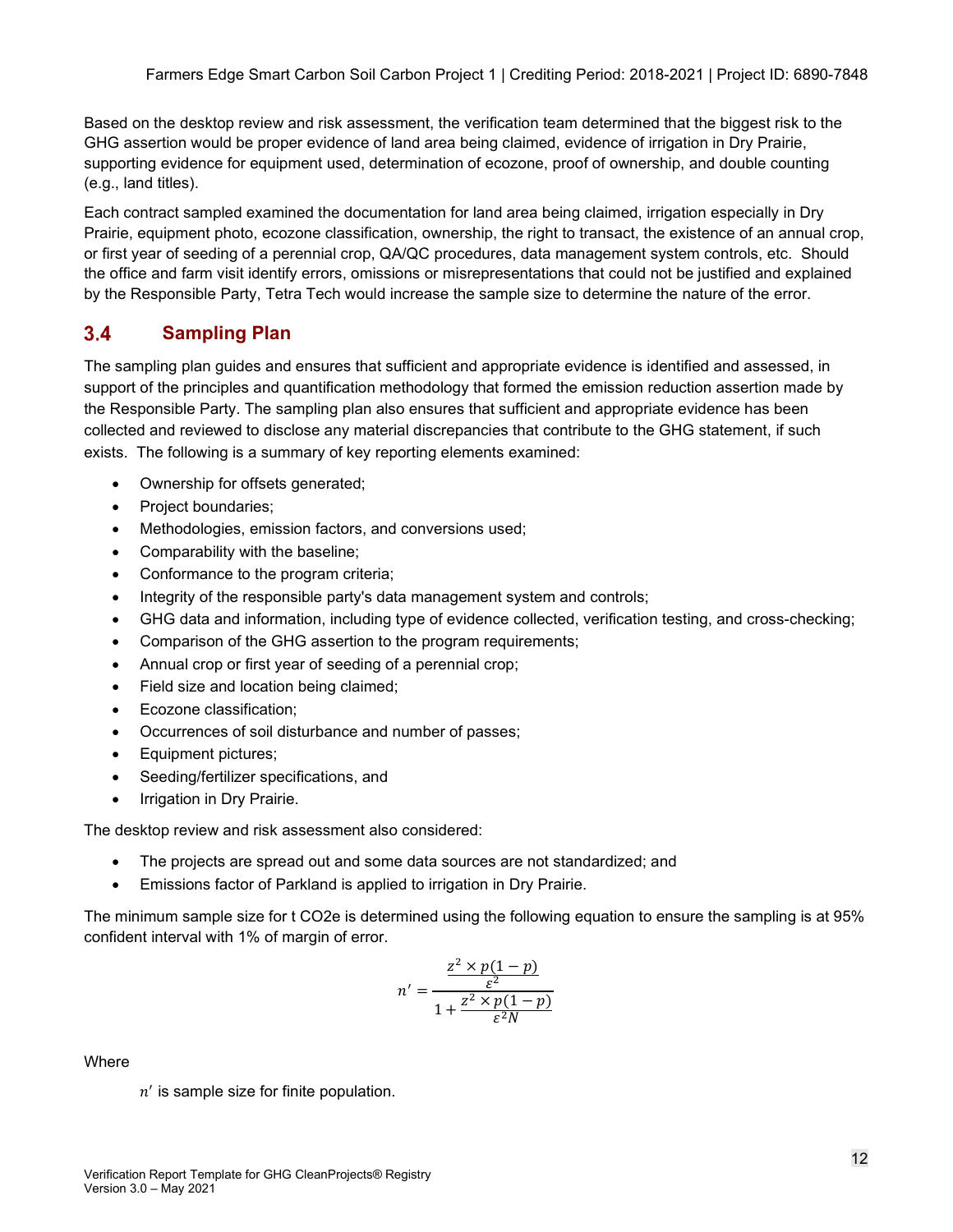Farmers Edge Smart Carbon Soil Carbon Project 1 | Crediting Period: 2018-2021 | Project ID: 6890-7848

- z is z-score for 95% of confident interval
- $\varepsilon$  is margin of error, 1%

 $p$  is the population proportion, 0.5 is used since there is an equal chance that the t CO2e being higher or lower than the true value.

 $n$  is the population size.

#### <span id="page-14-0"></span> $3.5$ **Project specific testing procedure**

The project specific testing procedures conducted by the verifier are summarized in Table 7. The detailed working papers regarding the verification plan and schedule of procedures are available on request.

| <b>Reporting Element</b>                                                                                          | <b>Procedure</b>                                                                                                                                                                                |
|-------------------------------------------------------------------------------------------------------------------|-------------------------------------------------------------------------------------------------------------------------------------------------------------------------------------------------|
| Project boundaries                                                                                                | Reviewed the project plan and project report.<br>Cross-checked Google Earth.<br>Conducted site (farm) visits.                                                                                   |
| Methodologies, emission factors,<br>and conversions used                                                          | Reviewed the project plan, project report, and quantification method, verification data<br>packages downloaded from the database.                                                               |
| Comparability with the baseline                                                                                   | Reviewed the calculation, farm record sheets, and crop insurance records.                                                                                                                       |
| Conformance to the program<br>criteria                                                                            | Reviewed the project plan, project report, calculation methodologies, evidence of<br>ownership, and geographic boundary.<br>Built a checklist to check against program criteria.                |
| Integrity of the responsible                                                                                      | Reviewed the Project Developers procedures and data management system controls.                                                                                                                 |
| party's data management<br>system and controls                                                                    | Conducted site (farm) visits to determine farm location and interviewed farmers at sites.<br>Reviewed management of GHG information system and records retention policy.                        |
| GHG data and information,<br>including type of evidence<br>collected, verification testing,<br>and cross-checking | Reviewed land title records, crop insurance records, farm record sheets, satellite<br>images, equipment photos, irrigation records.<br>Cross-checked eco zone and farming area by Google Earth. |
| Comparison of the GHG<br>assertion to Alberta offset<br>program requirements                                      | Reviewed the project plan, project report, calculation methodologies, evidence of<br>ownership, and geographic boundary.                                                                        |
| Land and Credit Ownership                                                                                         | Reviewed land title certificates and contracts between Project Developer and<br>landowners and farmers.                                                                                         |
| Annual crop or first year of<br>seeding of a perennial crop                                                       | Reviewed farm record sheets, crop insurance, seed receipts, etc.                                                                                                                                |

**Table 6: Project Specific Testing Procedures**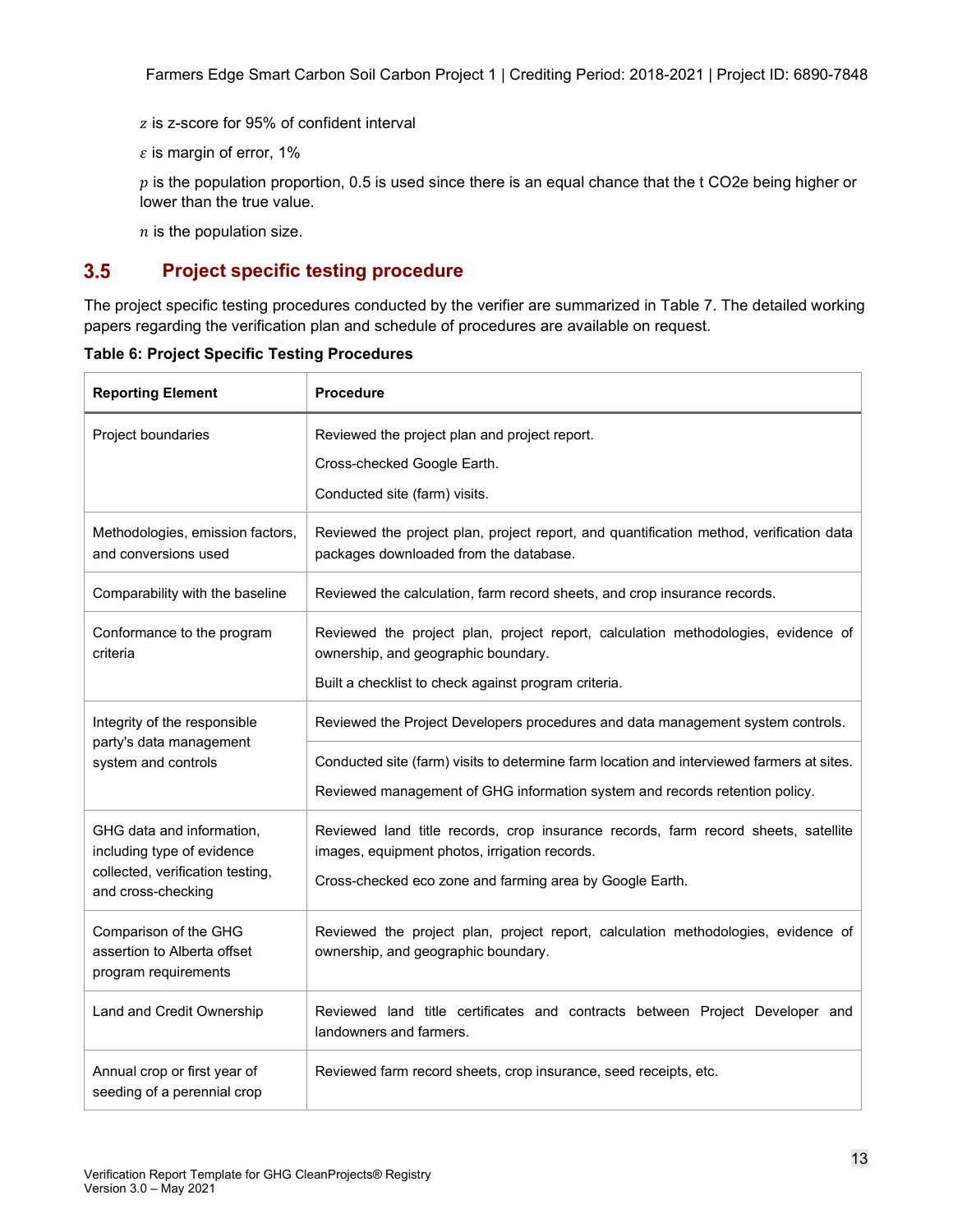| Field size and location being<br>claimed | Reviewed land title certificates, crop insurance, Google Earth images.                                                |
|------------------------------------------|-----------------------------------------------------------------------------------------------------------------------|
|                                          | Cross-checked by Google Earth.                                                                                        |
|                                          | Interviewed farmers during site visits.                                                                               |
| Eco zone classification                  | Checked against Project Developers classification.                                                                    |
|                                          | Plotted farms on Google Earth to confirm eco zone.                                                                    |
| Occurrences of soil disturbance          | Reviewed equipment photos, equipment serial numbers, equipment purchasing/rental<br>receipts, and farm record sheets. |
|                                          | Interviewed farmers during site visits.                                                                               |
|                                          | The verifier reviewed equipment pictures and visited five farms to confirm no till farming<br>practice.               |
| Seeding/fertilizer specifications        | Reviewed photo evidence of equipment opener and spacing measurement.                                                  |
| Irrigation in Dry Prairie                | Reviewed irrigation records, Google Earth images, and farm record sheets.                                             |

#### <span id="page-15-0"></span> $3.6$ **Verification Schedule**

The verification schedule is provided in Table 7.

### **Table 7: Verification Schedule**

| <b>Activity</b>                                  | <b>Date</b>                                 |
|--------------------------------------------------|---------------------------------------------|
| <b>Project Awarded</b>                           | October 26, 2021                            |
| <b>Verification Plan</b>                         | November 12, 2021                           |
| <b>Site visit</b>                                | November 24, December 10, December 13, 2021 |
| Data Management System (FarmerCommend)<br>review | December 14, 2021                           |
| QIS system review                                | December 21, 2021                           |
| <b>Issue for Review (draft) Report</b>           | December 23, 2021                           |
| <b>Issue for Use (signed) Report</b>             | December 31, 2021                           |
| <b>Revision 1</b>                                | January 18, 2022                            |
| <b>Revision 2</b>                                | January 25, 2022                            |
| <b>Revision 3</b>                                | January 27, 2022                            |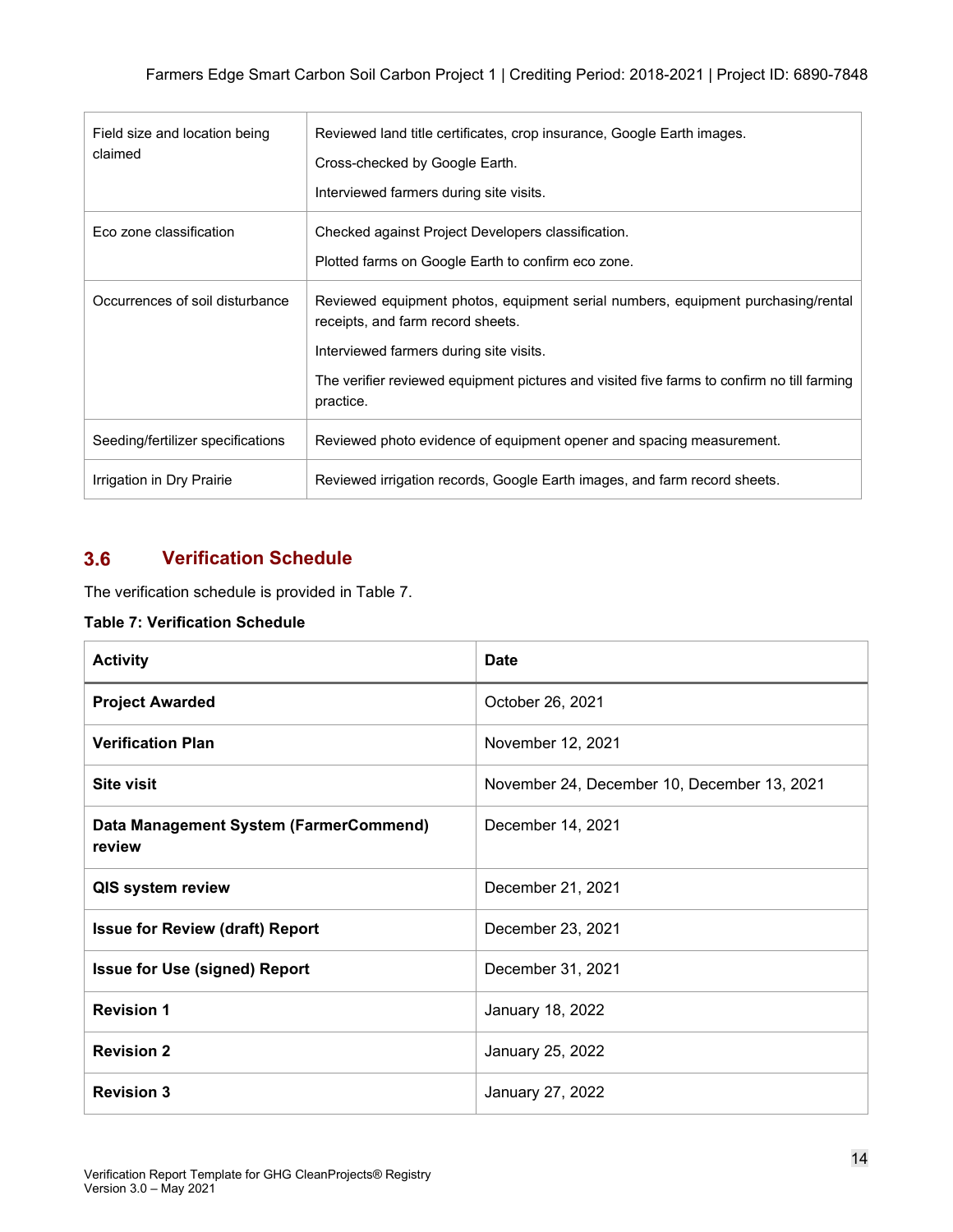| <b>Revision 4</b> | February 4, 2022 |
|-------------------|------------------|
|                   |                  |

#### <span id="page-16-0"></span> $3.7$ **Verification Records**

The records obtained and reviewed by the verifier include but are not limited to

- 1) Land title
- 2) Equipment pictures
- 3) Crop insurance
- 4) GIS images
- 5) Historical records for farming practices at farm level

Tetra Tech will maintain the records obtained or created during the verification on our SharePoint sites. The records will keep at least 7 years.

Tetra Tech reviewed the GHG Report dated January 24, 2022 and the GHG statement included in the January 24, 2022 report. The project developer confirmed the same GHG report and GHG statement will be presented for registration.

#### <span id="page-16-1"></span> $3.8$ **Facts discovered after the verification**

There are no unsolved findings. During the verification, no material discrepancies were discovered. The data and information provided by the project developer to support the GHG statement in the Project Report are deemed sufficient and appropriate.

#### <span id="page-16-2"></span> $\blacktriangle$ **VERIFICATION OPINION**

The GHG Statement is presented in Table 8.

### **Table 8: GHG Statement**

| Year         | <b>Emission Reduction (t CO2e)</b> |
|--------------|------------------------------------|
| 2018         | 9,424                              |
| 2019         | 9,961                              |
| 2020         | 6,762                              |
| 2021         | 4,151                              |
| <b>Total</b> | 30,298                             |

It should be noted that the project developer and the verifier cannot separate the CO2e into the individual greenhouse gases because the quantification protocol only provides co-efficient factor in t CO2e.

Tetra Tech reviewed the contract agreement between the project developer and farmers in Alberta. By signing the contracts, farmers acknowledged that they cannot participate in this volunteer offset project, if they are in projects under Alberta Emission Offset Registry (AEOR) for the same vintage year. Farmers Edge is also a project developer under AEOR. The lands included in this volunteer offset project were cross checked against Farmers Edge database to confirm no overlap. In addition, Farmers Edge also cross checked the lands against another CCP developer – Radical under AEOR to confirm no overlapping. Tetra Tech interviewed Farmers Edges' QA/QC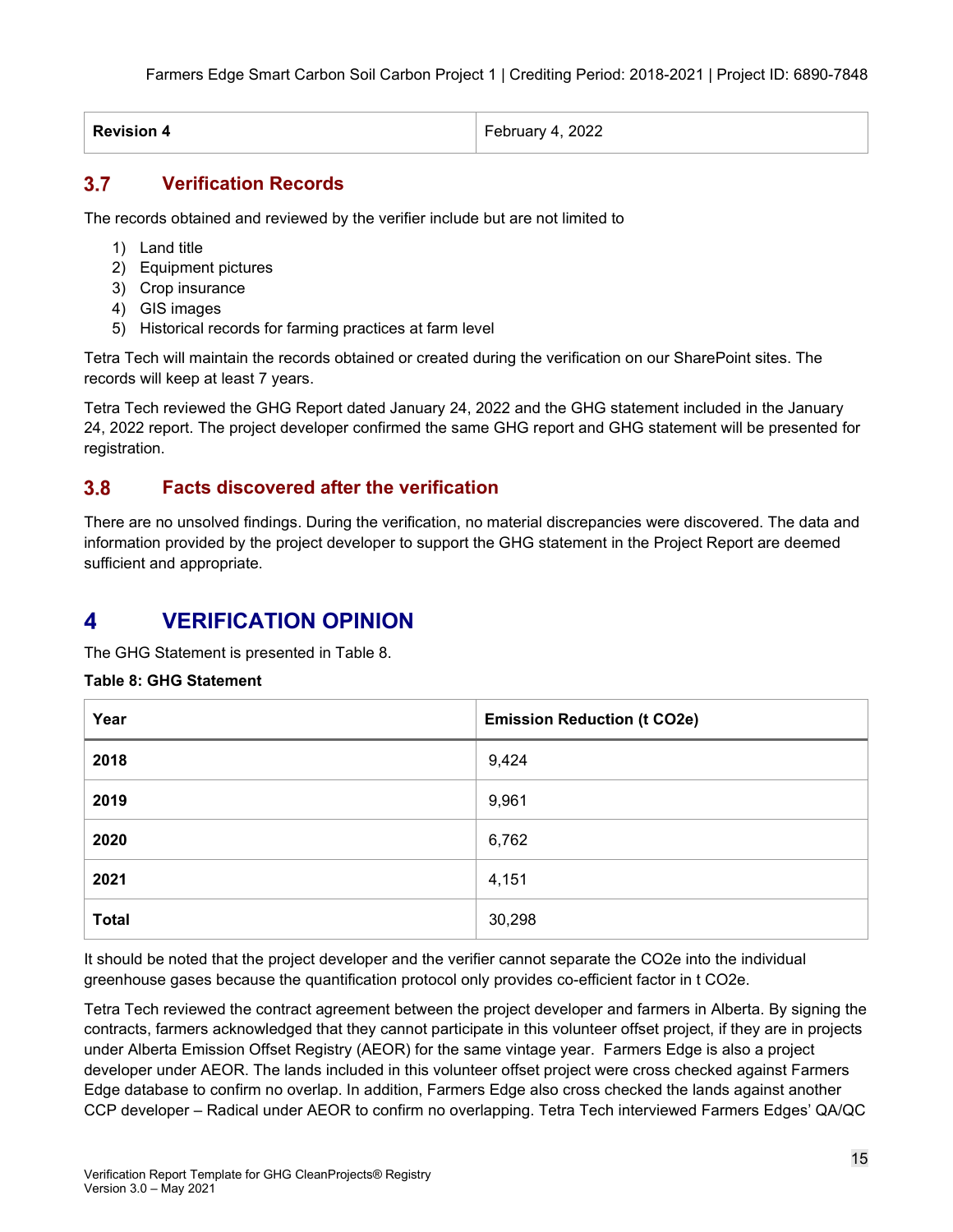personnel for the crosschecking procedures and interviewed project team from Radical for the crosschecking procedures.

The verification conclusion is positive.

Based on our review, it is our opinion that, to a reasonable level of assurance, the GHG Statement presented in the Project Report:

- is materially correct and is a fair presentation of the GHG data and information; and
- is prepared in accordance with related criteria.

The statement of verification is provided in Appendix B.

### **Limitation of Liability**

Tetra Tech has undertaken the verification of the GHG assertion in accordance with related program criteria. Tetra Tech has assessed the GHG assertion using reasonably ascertainable information as defined by ISO 14064. The assessment represents the condition in the subject area at the time of the assessment. Tetra Tech did not conduct direct GHG emissions monitoring or other actual environmental data sampling or gas composition analysis as part of this verification.

The purpose of this report is to identify noted exceptions and observations in the submission. This report is not intended to imply exhaustive compliance or non-compliance by the verification team. The verification team has made diligent efforts to sample applicable information available regarding GHG statement during the verification. Inherent limitations in verification sampling and review practices may result in the verifier not identifying all potential aspects of the assertion. Observations, exceptions, and conclusions are based on the judgment of the verifier. The limitations on the use of this document is provided in Appendix C.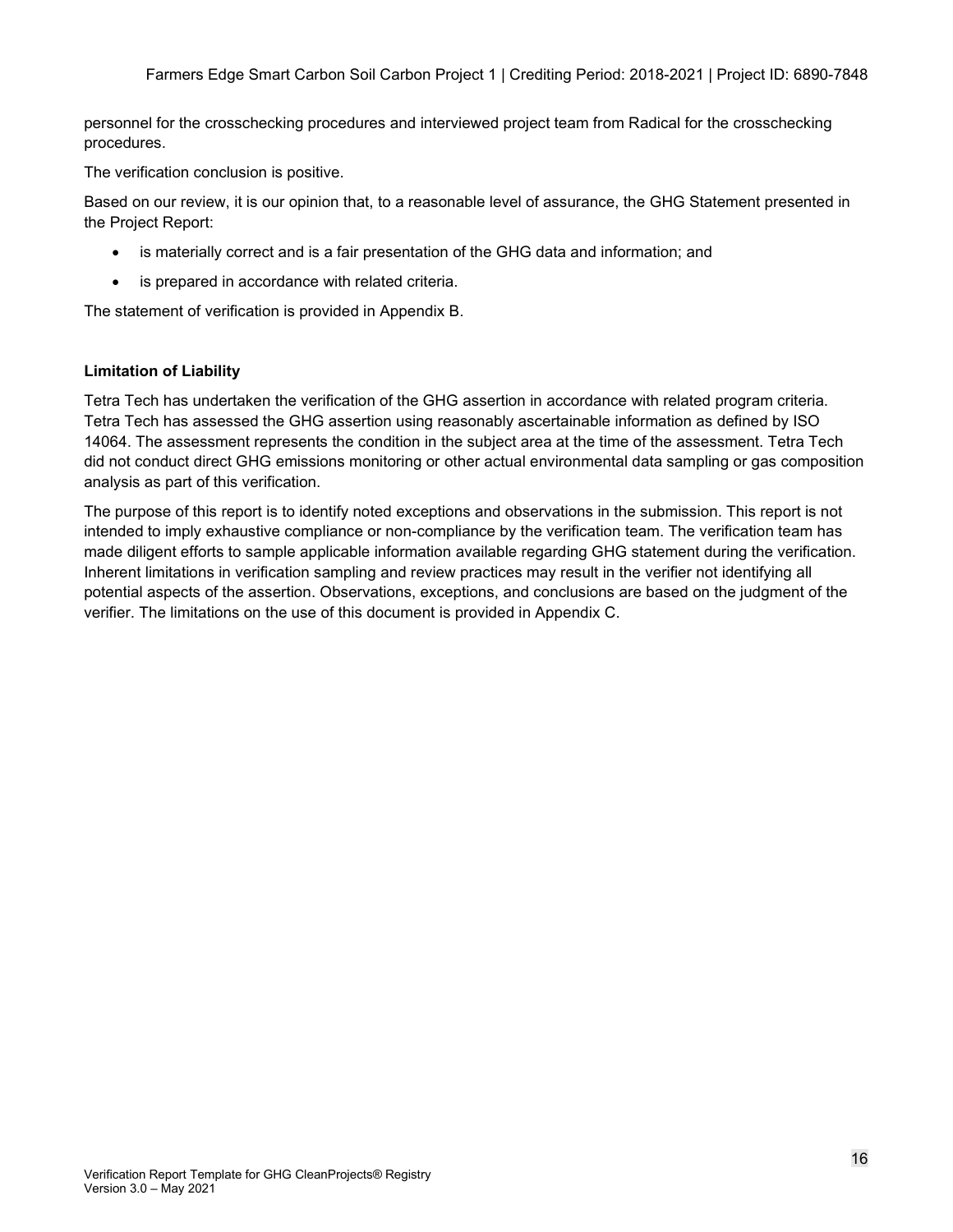# **Appendix A: CONFLICT OF INTEREST REVIEW CHECKLIST**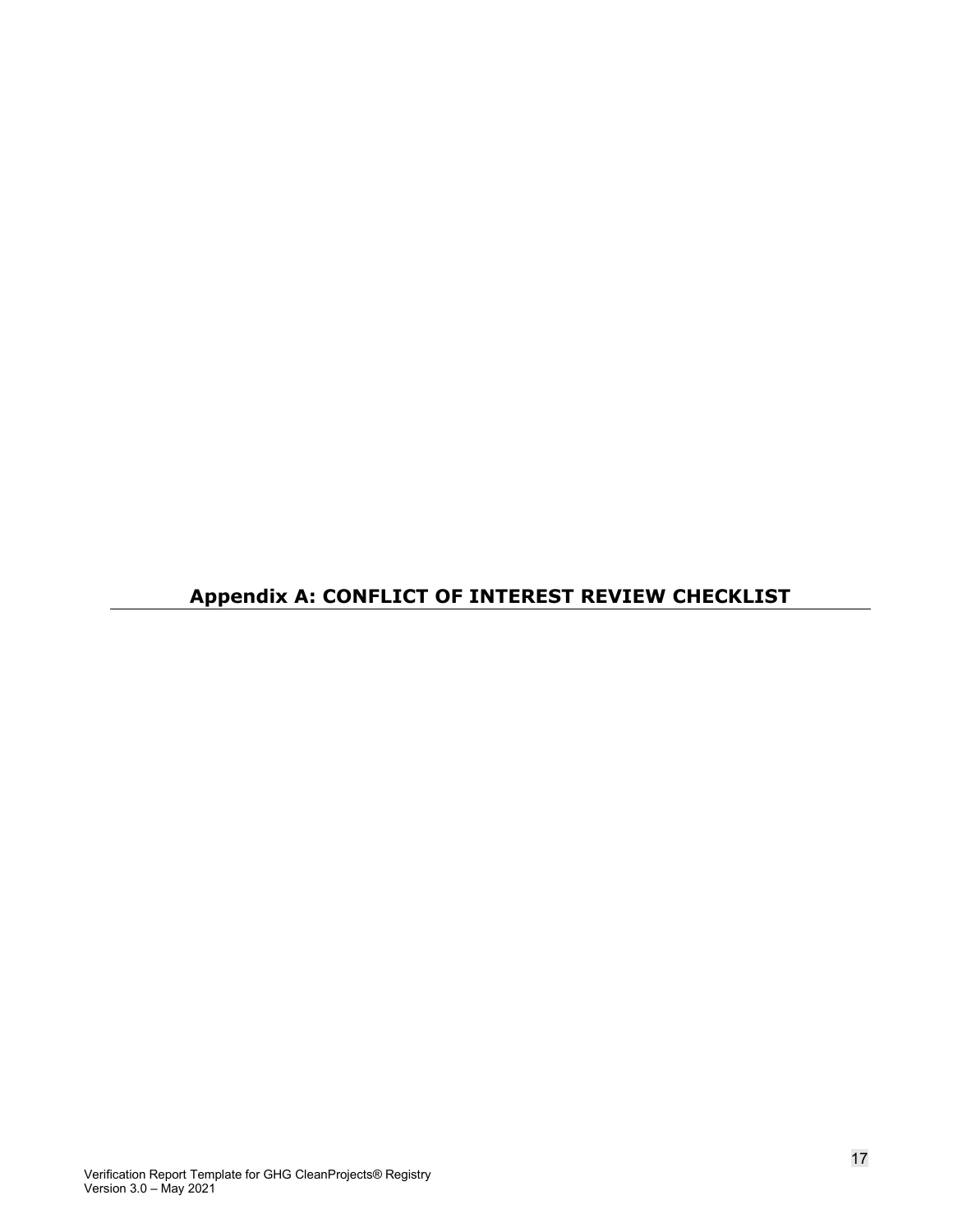### **CONFLICT OF INTEREST REVIEW CHECKLIST**

The verifier and the verification team must ensure that they are truly independent from the project, project proponent(s), quantifier, and/or other agents related to the project. The verifier shall avoid any actual or potential conflicts of interest with the project proponent and the intended users of the GHG information. Guiding principles and verification activities from ISO [1](#page-19-0)4064-3<sup>1</sup> are reproduced below, in a tabular format, with some modification. As a suggestion, you can present the conflict of interest details in the verification statement. The details on how the verifier conformed to these principles must be presented in the verification report.

|                                                                                                                                                                                                                                                                                       | <b>Yes</b>  | No | <b>Details</b> |
|---------------------------------------------------------------------------------------------------------------------------------------------------------------------------------------------------------------------------------------------------------------------------------------|-------------|----|----------------|
| <b>Impartiality</b>                                                                                                                                                                                                                                                                   | $\boxtimes$ |    |                |
| Design and execute the verification engagement so that it is<br>objective and does not introduce bias.                                                                                                                                                                                |             |    |                |
| Independence                                                                                                                                                                                                                                                                          | $\boxtimes$ |    |                |
| Remain independent of the activity being verified, and free from bias<br>and conflict of interest.                                                                                                                                                                                    |             |    |                |
| Evidence-based approach                                                                                                                                                                                                                                                               | $\boxtimes$ |    |                |
| Ensure the verification engagement employs a rational method for<br>reaching reliable and reproducible verification conclusions and is<br>based on sufficient and appropriate evidence.                                                                                               |             |    |                |
| <b>Fair presentation</b>                                                                                                                                                                                                                                                              | $\boxtimes$ |    |                |
| Ensure the verification activities, findings, conclusions and opinions<br>are truthfully and fairly presented. Report significant obstacles<br>encountered during the process, as well as unresolved, diverging<br>opinions among verifiers, to the responsible party and the client. |             |    |                |
| <b>Documentation</b>                                                                                                                                                                                                                                                                  | $\boxtimes$ |    |                |
| Document the verification and ensure it establishes the basis for the<br>conclusion and conformity with the criteria.                                                                                                                                                                 |             |    |                |
| <b>Conservativeness</b>                                                                                                                                                                                                                                                               | $\boxtimes$ |    |                |
| When assessing comparable alternatives, use a selection that is<br>cautiously moderate.                                                                                                                                                                                               |             |    |                |

<span id="page-19-0"></span><sup>&</sup>lt;sup>1</sup> CSA ISO 14064-3:20 Greenhouse gases — Part 3: Specification with guidance for the verification and validation of greenhouse gas statements (Adopted ISO 14064-3:2019, second edition, 2019-04)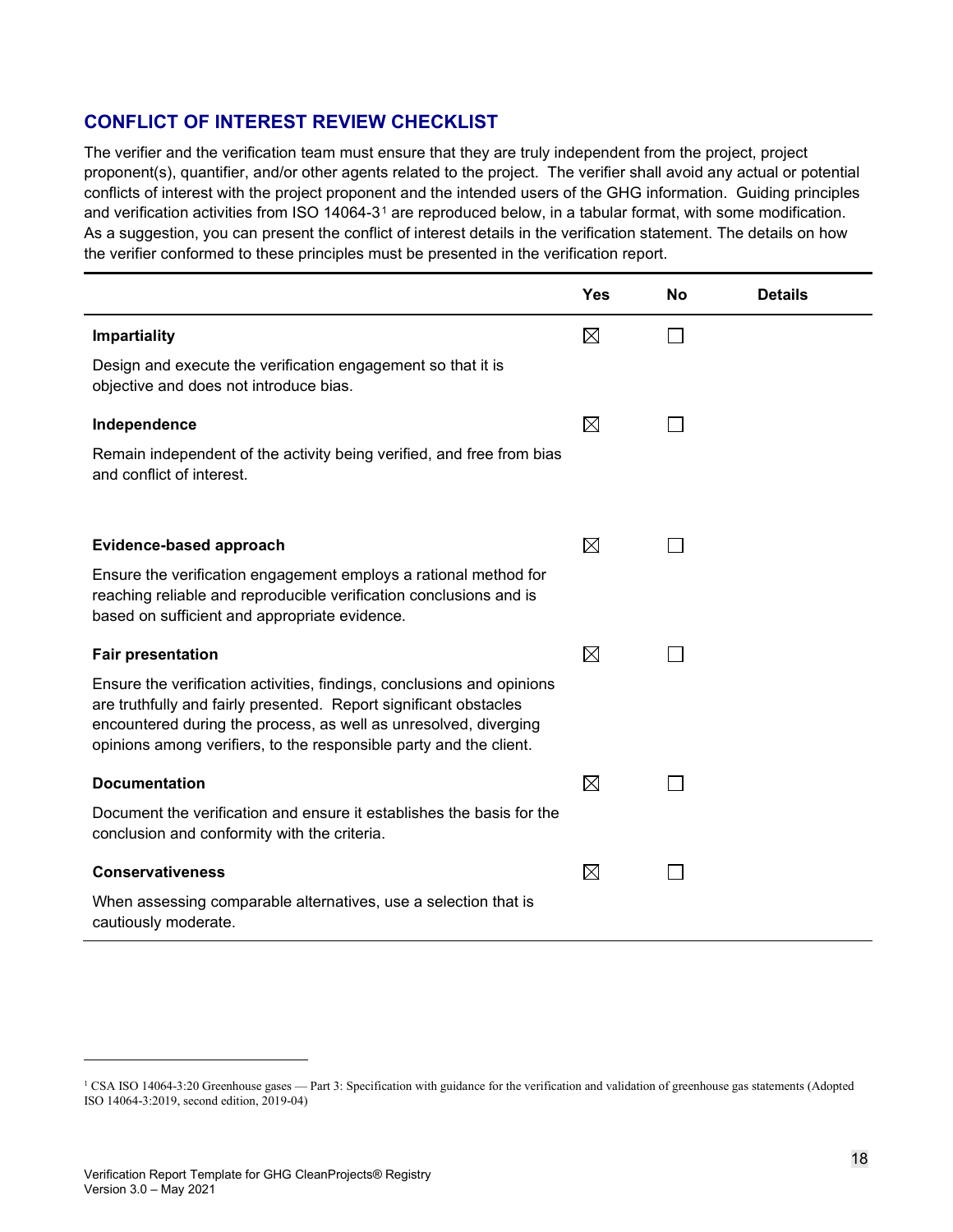**Appendix B: Statement of Verification**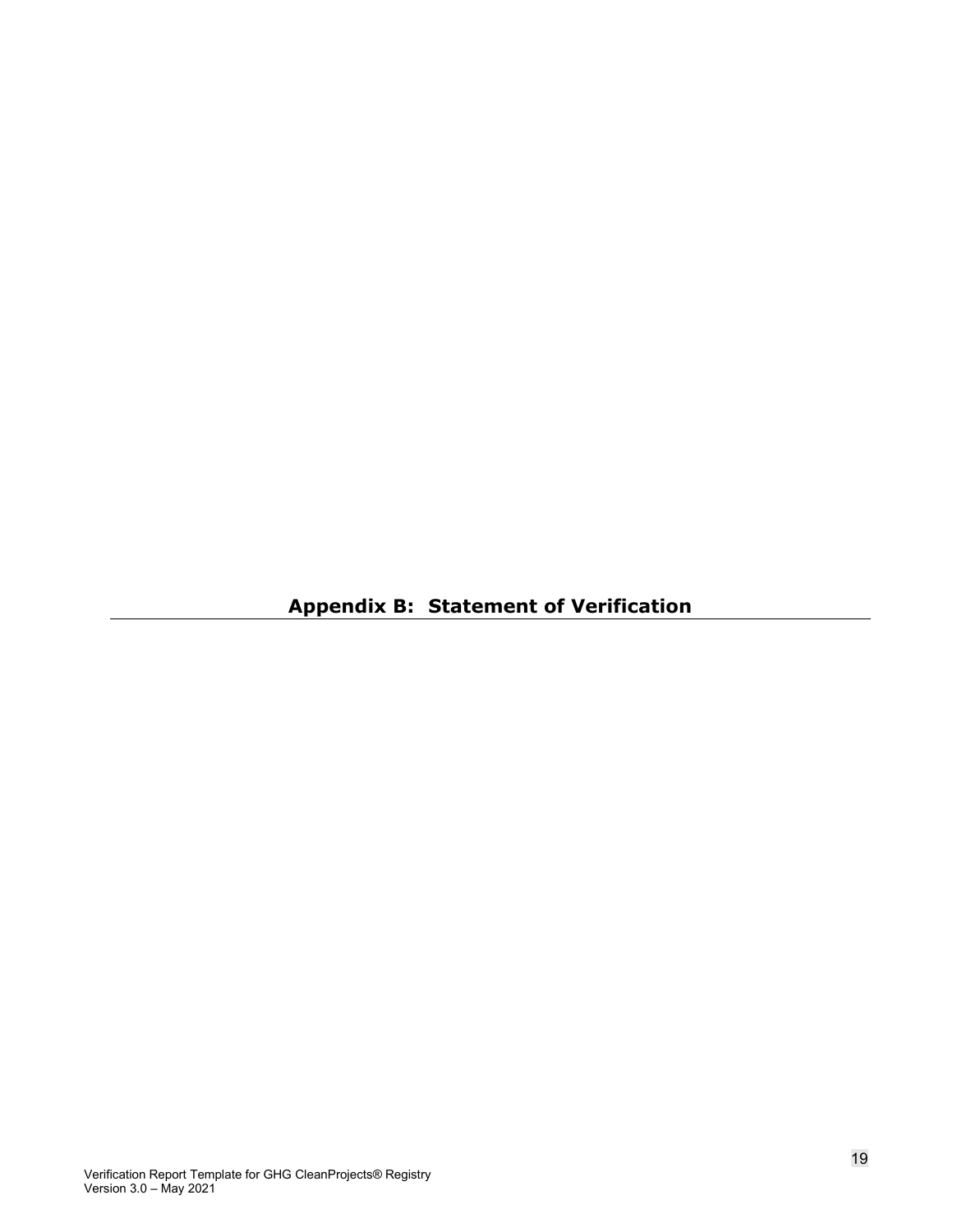### **To Farmers Edge**

Tetra Tech verified the GHG Statement presented in the Project Report for the carbon offset project - Farmers Edge Smart Carbon Soil Carbon Project 1 (Project Identifier: 6890-7848) for the period of January 1, 2018 to December 31, 2021.

The objective of the verification is to confirm data, controls and processes supporting the emission reduction calculations as presented in the GHG report and corresponding GHG statement according to the procedures set out in ISO 14064-3.

The GHG Statement being verified is presented in the table below

### **GHG Statement for the period of January 1, 2018 to December 31, 2021**

| Year         | <b>Emission Reduction</b> |
|--------------|---------------------------|
| 2018         | 9,424                     |
| 2019         | 9,961                     |
| 2020         | 6,762                     |
| 2021         | 4,151                     |
| <b>Total</b> | 30,298                    |

The verification was conducted in accordance with the ISO 14064-3 Greenhouse gases — Part 3: Specification with guidance for the verification and validation of greenhouse gas statements. The verification criteria include but are not limited to:

- conformance with the requirements and principles of ISO 14064-2,
- conformance with the requirements and principles of ISO 14064-3,
- conformance with the requirements and principles of International Accreditation Forum (IAF) Mandatory Document for the Use of Information and Communication Technology (ICT) for Auditing / Assessment Purpose (IAF MD 4:2018),
- the data supporting the GHG calculations have sufficient controls to be considered fair and accurate and without material discrepancy;
- the calculations supporting the GHG statement are sufficiently accurate to be considered fair and accurate and without material discrepancy;
- there are no competing claims to the ownership of the GHG project and the resulting emission reductions or removals.

Project developer is responsible for the preparation and fair presentation of the GHG statement in accordance with the related program criteria. This responsibility includes designing, implementing and maintaining a data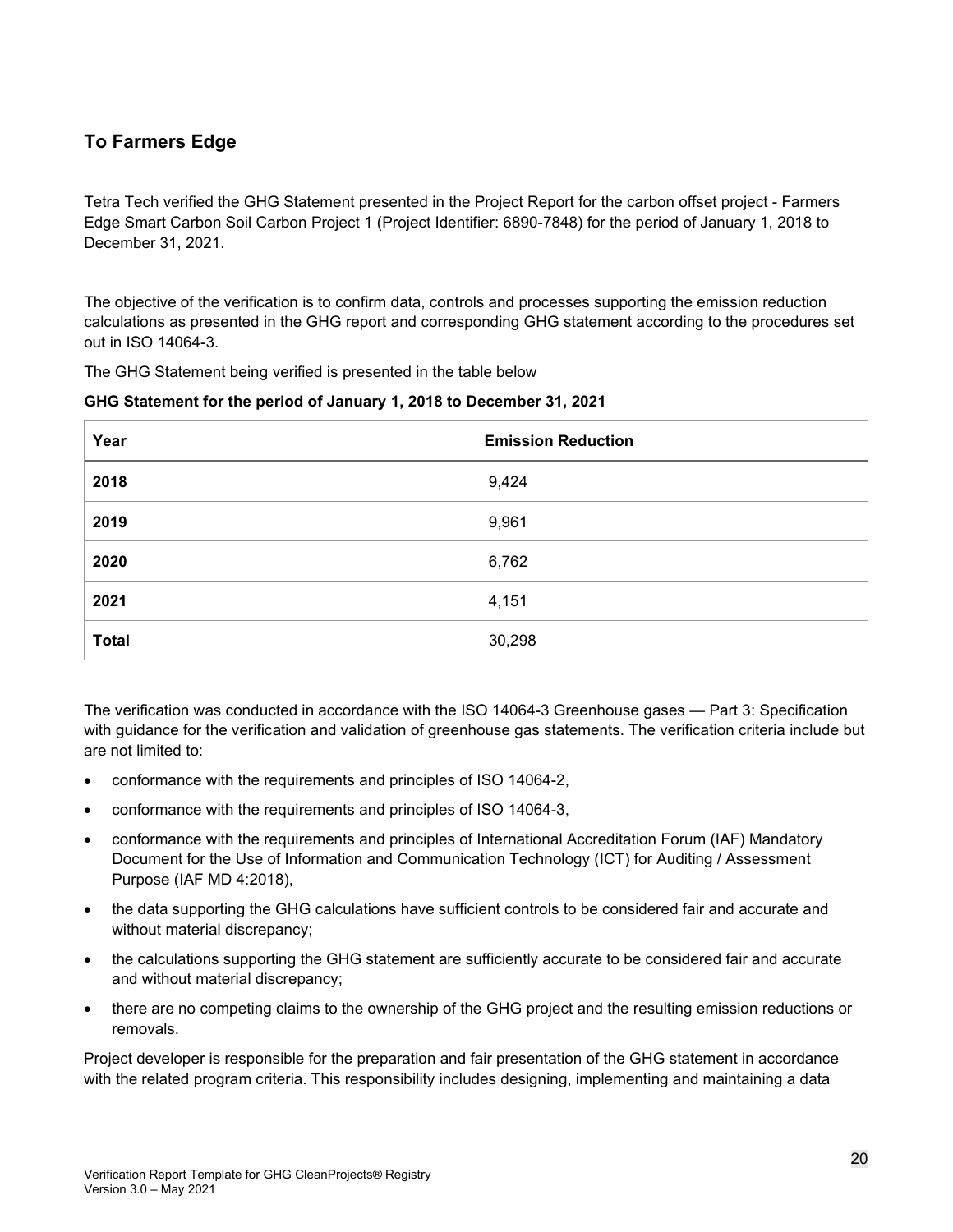management system relevant to the preparation and fair presentation of a GHG statement that is free from material misstatement.

The verifiers' responsibility is to provide assurance to CSA CleanProjects Registry that the GHG assertion is reliable and of sufficient quality. The verification is provided to a reasonable level of assurance.

The evidence reviewed included but were not limited to

- Ownership for offsets generated;
- Project boundaries;
- Methodologies, emission factors, and conversions used;
- Comparability with the baseline;
- Conformance to the program criteria;
- Integrity of the responsible party's data management system and controls;
- GHG data and information, including type of evidence collected, verification testing, and cross-checking;
- Comparison of the GHG assertion to the program requirements;
- Annual crop or first year of seeding of a perennial crop;
- Field size and location being claimed;
- Ecozone classification;
- Occurrences of soil disturbance and number of passes;
- Equipment pictures
- Seeding/fertilizer specifications, and
- Irrigation in Dry Prairie.

The data examined during the verification were historical in nature.

Based on our review, there is no overlap with submitted claims under Alberta Emission Offset Registry. It is our opinion that, to a reasonable level of assurance, the GHG Statement presented in the Project Report is materially correct and presented fairly in accordance with the related program criteria.

Issued in Calgary, February 4, 2022



Prepared by: Min Si, M.N.R.M., P.Eng., Lead Verifier Direct Line: 403.723.1565 Min.Si@tetratech.com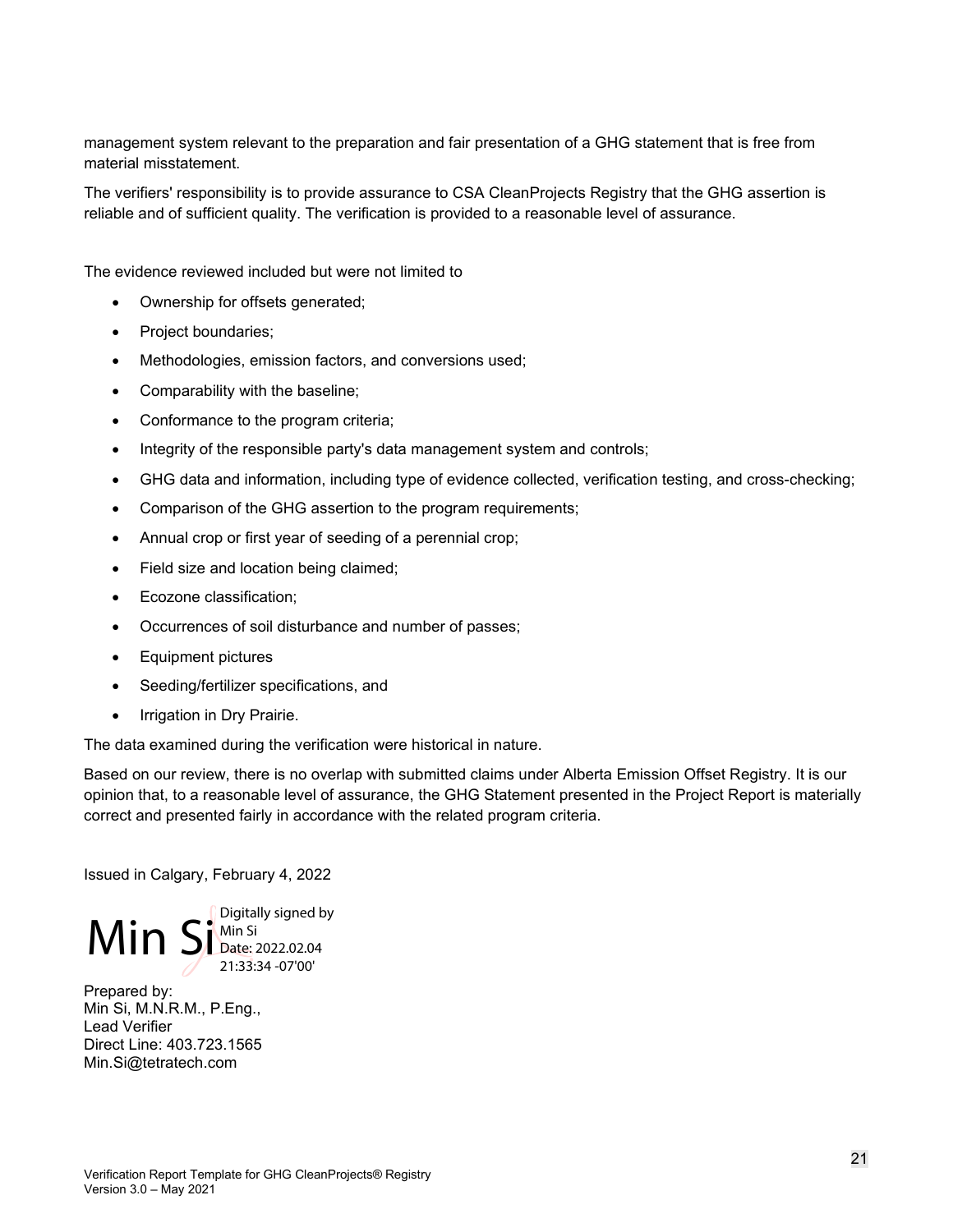**Appendix C: The limitations on the use of this document**